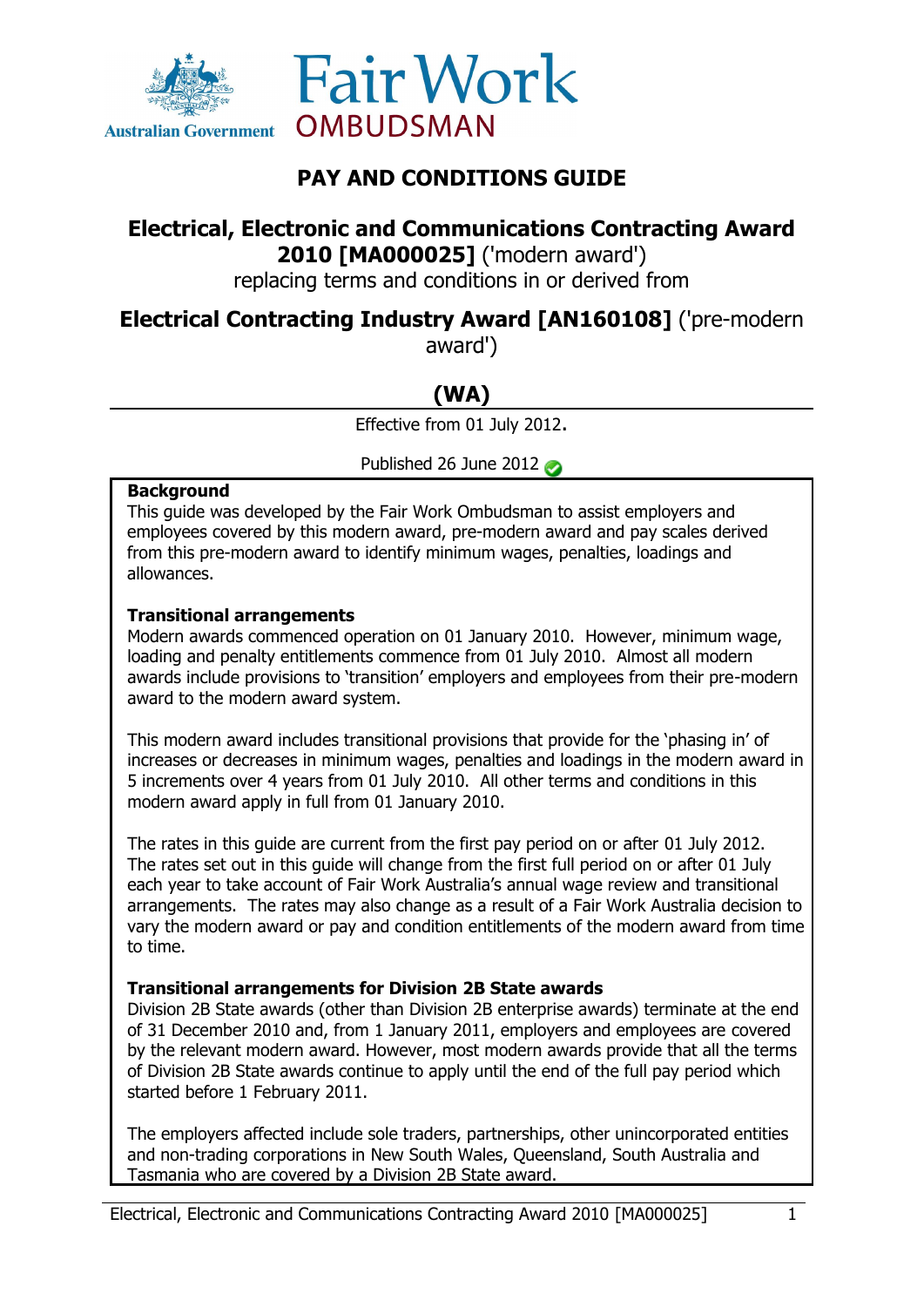From the first full pay period starting on or after 1 February 2011, an employer who was covered by a Division 2B State award, must comply with all of the terms and conditions contained in their relevant modern award, and any transitional arrangements that apply. Transitional arrangements in most modern awards for Division 2B State award employers provide that from the first full pay period starting on or after 1 February 2011, they must pay at least the same minimum wage rates, penalties and loadings as national system employers who are transitioning from the equivalent NAPSA There are some exceptions and special transitional arrangements that apply in certain situations. If you require help determining whether these exceptions or special transitional arrangements apply to you, please contact the Fair Work Infoline on 13 13 94.

Note: Modern awards are not intended to reduce an employee's take-home pay. An employee or his/her union can apply to Fair Work Australia for a take-home pay order to remedy any reduction in his/her overall take-home pay.

#### **Who should use the guide?**

Employees and employers who were entitled to terms and conditions in or derived from this pre-modern award and who are now covered by this modern award.

A guide that has an AP (Pre-reform award) code typically applies to employees employed by a constitutional corporation. Usually these are companies that engage in trading or financial activities. Private companies are often identified by the 'Pty Ltd' in their name. It applies to employers in those categories who were bound by the award immediately prior to 01 January 2010.

A guide that has an AN (Notional agreement preserving State awards) code also typically applies to employees employed by a constitutional corporation. However, unlike prereform awards these are notional federal agreements that were created on 27 March 2006. Generally, they preserved the terms and conditions of employment (not including wage rates) in state awards and/or state legislation that applied immediately before 27 March 2006 to employees of constitutional corporations in NSW, QLD, SA, WA and TAS where State award/laws applied to those employers prior to 27 March 2006.

A guide that has an AT code typically applies to employees employed by nonconstitutional corporations immediately before 27 March 2007 where the employer was bound by a Federal award. These will be sole traders, partnerships, other unincorporated entities or non-trading/financial corporations.

The guide contains information from this modern award about:

- who the modern award covers;
- wage rates, including rates for casual employees, junior employees, trainees and apprentices;
- penalty rates for working at particular times or under particular arrangements; allowances; and
- other conditions of employment.

**What if an agreement applies to employees covered by the modern award?** Minimum wage entitlements in a modern award override lesser wage entitlements in an agreement or contract of employment at all times, including agreements and contracts that were made before the commencement of the Fair Work Act 2009. All employees covered by the modern award must not be paid less than the rate of pay in the modern award.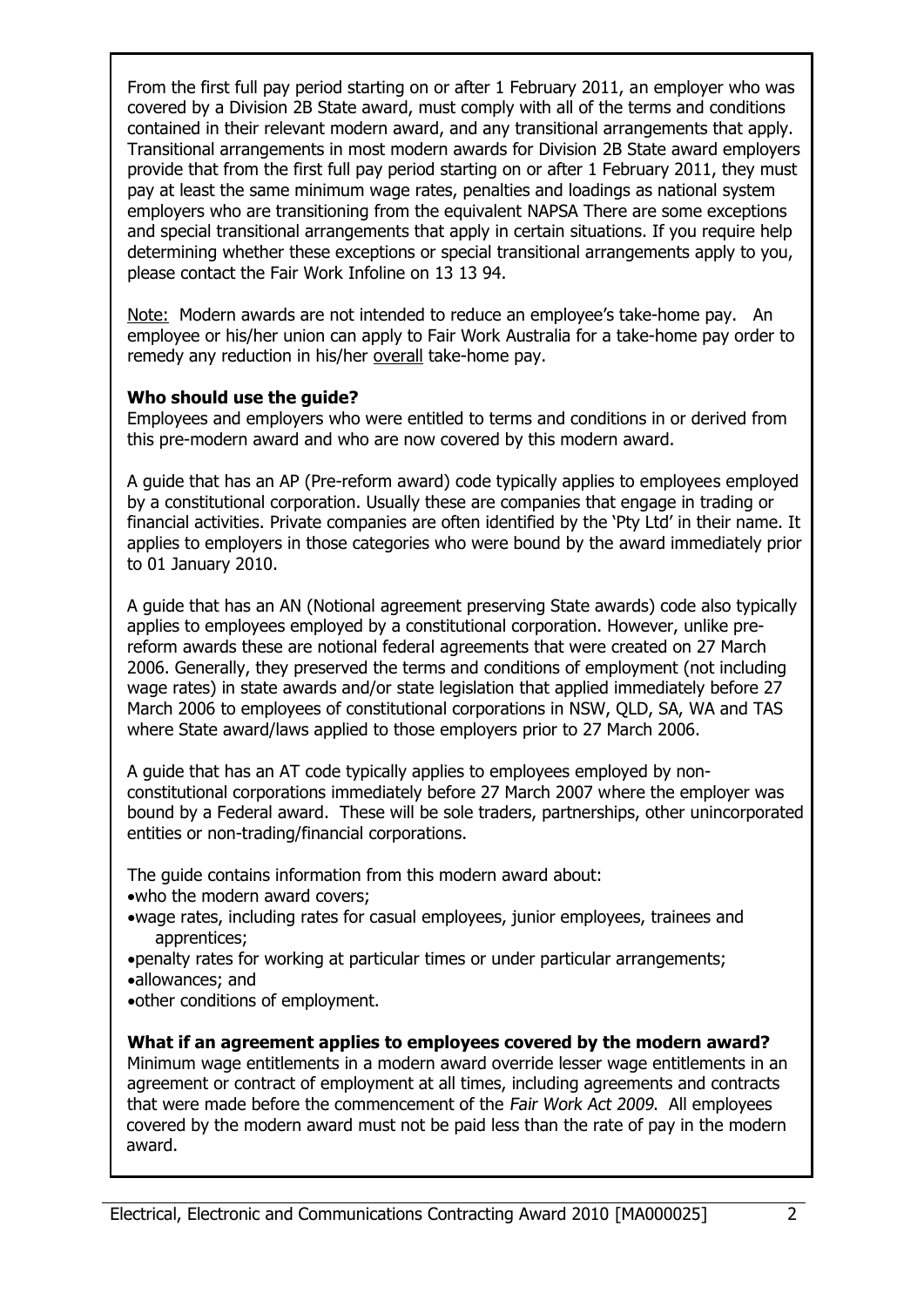However, the penalty rates and allowances in the modern award do not apply to agreement-covered employees, unless the agreement is read in conjunction with the modern award (e.g. a pre-reform certified agreement (a type of collective agreement made before 27 March 2006)).

If you require assistance with any provisions of this guide please contact the **Fair Work Infoline** on **13 13 94**.

### **Coverage**

This industry award covers employers throughout Australia in the industry of electrical services provided by electrical, electronics and communications contractors and their employees in the classifications within this instrument to the exclusion of any other modern award.

Without limiting the generality of that exclusion, the award does not cover:

- employers who are manufacturers or vendors of plant or equipment in high or low tension power stations; and/or substations for the generation and/or transmission of electric power in respect of the manufacturing section of the business or their employees engaged in that section, or

- employers operating a business, the primary purpose of which is the manufacture and/or vending of plant and equipment in respect of those parts or divisions of the business which predominantly engage in the manufacture and/or vending of plant and equipment or the installation, assembly, refurbishment and maintenance of that plant and equipment or their employees engaged in that part or division.

The award does not cover an employee excluded from award coverage by the Act. The award does not cover employees who are covered by a modern enterprise award, or an enterprise instrument (within the meaning of the Fair Work (Transitional Provisions and Consequential Amendments) Act 2009 (Cth)), or employers in relation to those employees. The award does not cover employees who are covered by a State reference public sector modern award, or a State reference public sector transitional award (within the meaning of the Fair Work (Transitional Provisions and Consequential Amendments) Act 2009 (Cth)), or employers in relation to those employees.

This award covers any employer which supplies labour on an on - hire basis in the industry in respect of on - hire employees in classifications covered by this award, and those on - hire employees, while engaged in the performance of work for a business in that industry. This subclause operates subject to the exclusions from coverage in this award.

This award covers employers which provide group training services for apprentices and/or trainees engaged in the industry and/or parts of industry set out in this instrument and those apprentices and/or trainees engaged by a group training service hosted by a company to perform work at a location where the activities described herein are being performed. This subclause operates subject to the exclusions from coverage in this award. Electrical services include:

- maintenance of electric power distribution lines and associated work

- the installation of electric light and power, all classes of assembly, wiring, repair and maintenance of electrical installations and appliances including, without in any way limiting the generality of the foregoing, the assembling, installing, diagnosing, servicing and rectifying of faults in any of the following:

- electronic products,

- television and radio transmitting devices,
- telemetry systems and ancillary equipment,
- multiple access television distribution systems,
- computers and their peripherals,
- microwave and associated equipment,

- electrically operated refrigeration and air conditioning plant and/or equipment,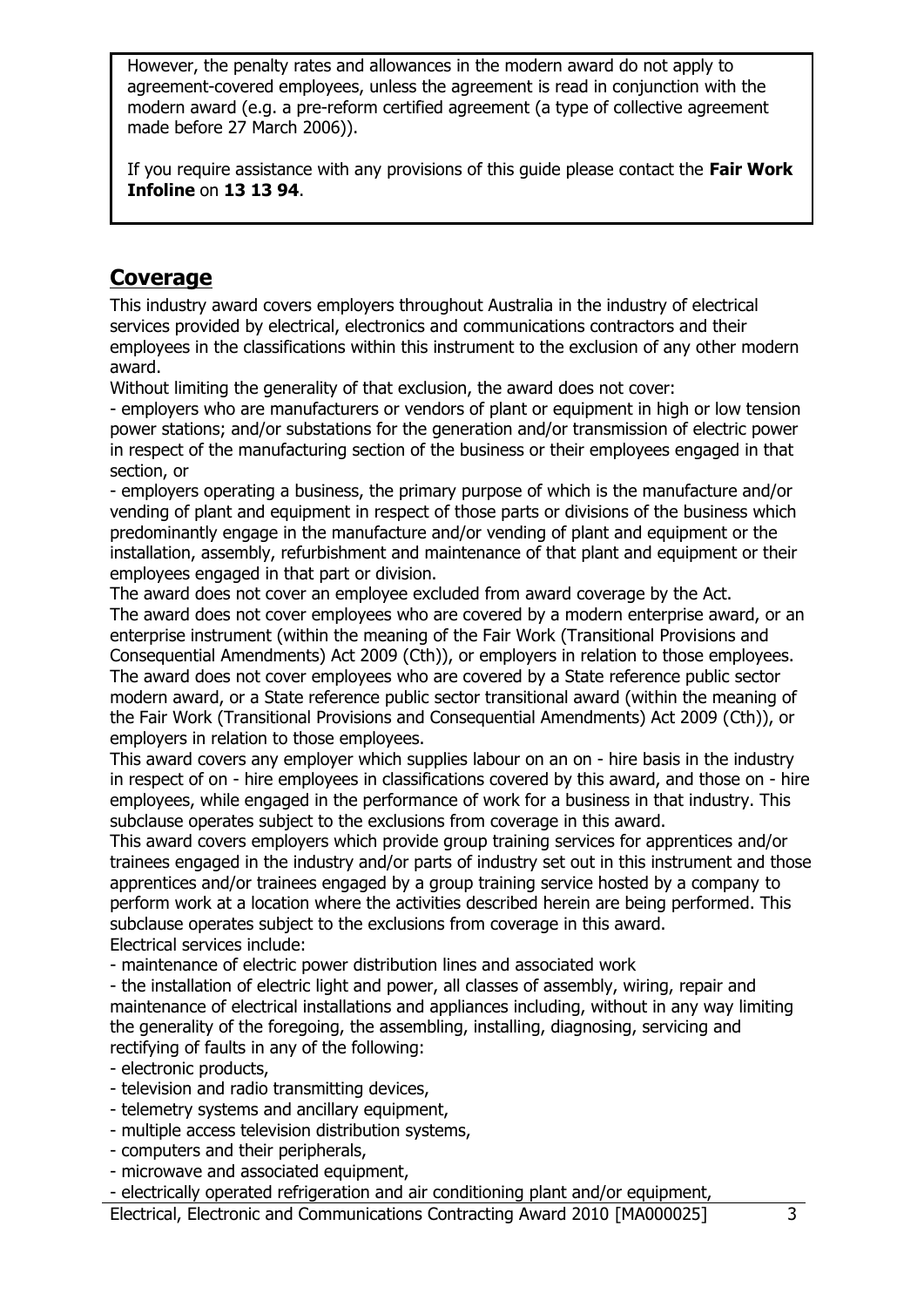- telephone communication devices,
- fibre optic transmission lines and associated equipment,
- public address systems,
- domestic satellite television receivers,
- maritime electronic equipment.
- security alarm systems,
- fire alarm systems,
- superconductivity systems and associated equipment,
- electromagnetic devices,
- instrumentation,
- all work incidental to the above.

Where an employer is covered by more than one award, an employee of that employer is covered by the award classification which is most appropriate to the work performed by the employee and to the environment in which the employee normally performs the work.

### **Wages**

This modern award includes transitional arrangements that apply to minimum wage entitlements from the first pay period on or after 01 July 2010 until the first pay period on or after 01 July 2014 (when modern award wages commence in full).

The following wage tables set out base rates of pay for classifications under the modern award.

It also sets out how the modern award classification matches up with pre-modern award classification. If there is no classification match the employee may be covered by another pre-modern award, or another modern award, such as a modern award that covers the employee's occupation rather than the industry.

The base rates of pay in this guide include any applicable industry allowance. The base rates of pay also include any increase from Fair Work Australia's annual wage review. For more information about transitional arrangements for minimum wage entitlements, please visit www.fairwork.gov.au

#### **Casual employees**

The rates for casual employees set in the table below are minimum rates for **ordinary hours** only.

Please visit www.fairwork.gov.au for information about penalty entitlements for casual employees.

#### \*Post 26 March 2006 employer

Wage rates for casual employees of employers that became part of the national system after 26 March 2006 do not include annual leave loading because those employees did not have a pre-modern award entitlement to annual leave loading.

#### **Adult**

The rates in this guide are current from the first pay period on or after 01 July 2012 until the final pay period before 01 July 2013 only.

#### **Full & Part Time**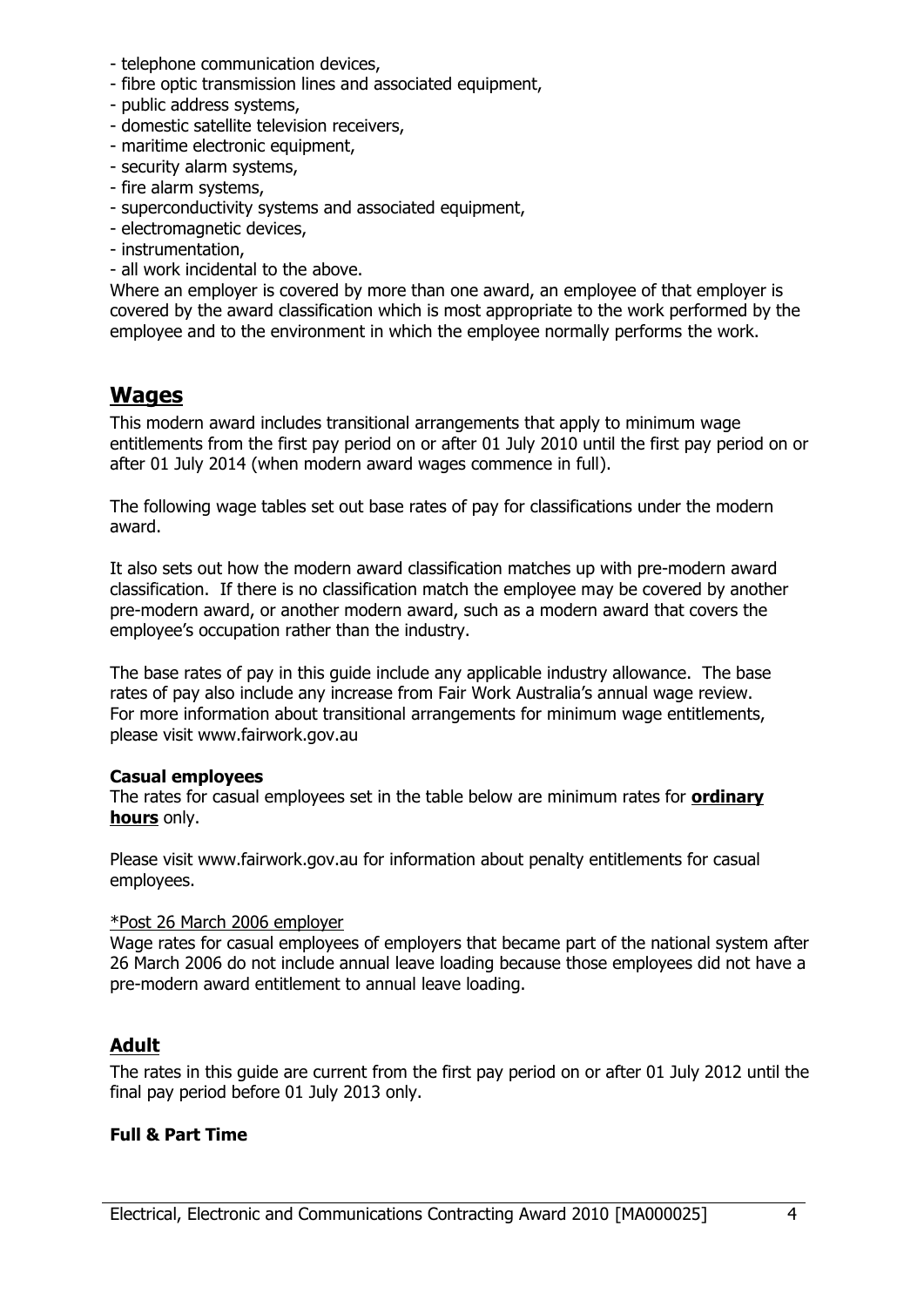| <b>Modern award</b>       | <b>Pre-modern award</b>         | Base rate of pay (hourly) |
|---------------------------|---------------------------------|---------------------------|
| classification            | classification                  |                           |
| Electrical worker grade 2 | Level 5, Electrical assistant   | \$17.45                   |
| Electrical worker grade 3 | Level 5, Electrical assistant   | \$18.00                   |
| Electrical worker grade 4 | Level 5, Electrical assistant   | \$18.36                   |
| Electrical worker grade 5 | Level 2, (bb) Instrument        | \$19.86                   |
|                           | fitter/electrical - grade 2     |                           |
| Electrical worker grade 5 | Level 3, (aa) Electrical        | \$19.27                   |
|                           | installer/mechanic              |                           |
| Electrical worker grade 5 | Level 3, (bb) Electrical fitter | \$19.27                   |
| Electrical worker grade 5 | Level 3, Instrument fitter/     | \$19.71                   |
|                           | electrical - grade 1            |                           |
| Electrical worker grade 5 | Level 3, (dd) Linesperson       | \$19.27                   |
|                           | grade 1(has not less than 3     |                           |
|                           | yrs experience as               |                           |
|                           | linesperson)                    |                           |
| Electrical worker grade 5 | Level 3, (ee) Cable jointer     | \$19.27                   |
| Electrical worker grade 5 | Level 4, Linesperson - grade    | \$19.27                   |
|                           | 2 (i.e. with less than 3 years  |                           |
|                           | experience as a linesperson)    |                           |
| Electrical worker grade 6 | Level 2, (bb) Instrument        | \$20.23                   |
|                           | fitter/electrical - grade 2     |                           |
| Electrical worker grade 6 | Level 3, (aa) Electrical        | \$19.85                   |
|                           | installer/mechanic              |                           |
| Electrical worker grade 6 | Level 3, (bb) Electrical fitter | \$19.85                   |
| Electrical worker grade 6 | Level 3, Instrument fitter/     | \$19.85                   |
|                           | electrical - grade 1            |                           |
| Electrical worker grade 6 | Level 3, (dd) Linesperson       | \$19.85                   |
|                           | grade 1(has not less than 3     |                           |
|                           | yrs experience as               |                           |
|                           | linesperson)                    |                           |
| Electrical worker grade 6 | Level 3, (ee) Cable jointer     | \$19.85                   |
| Electrical worker grade 6 | Level 4, Linesperson - grade    | \$19.72                   |
|                           | 2 (i.e. with less than 3 years  |                           |
|                           | experience as a linesperson)    |                           |
| Electrical worker grade 7 | Level 1, Electronics            | \$21.35                   |
|                           | tradesperson                    |                           |
| Electrical worker grade 7 | Level 2, (aa)-Electrician       | \$20.84                   |
|                           | special class                   |                           |
| Electrical worker grade 8 | Level 1, Electronics            | \$21.99                   |
|                           | tradesperson                    |                           |
| Electrical worker grade 8 | Level 2, (aa)-Electrician       | \$21.48                   |
|                           | special class                   |                           |

Industry allowance is included in the rates of pay in the table above.

### **Casual and Apprentice rates are currently unavailable for this Pay and Conditions Guide**

### **Junior**

Junior employees are not covered by this guide for the modern award and pre-modern award.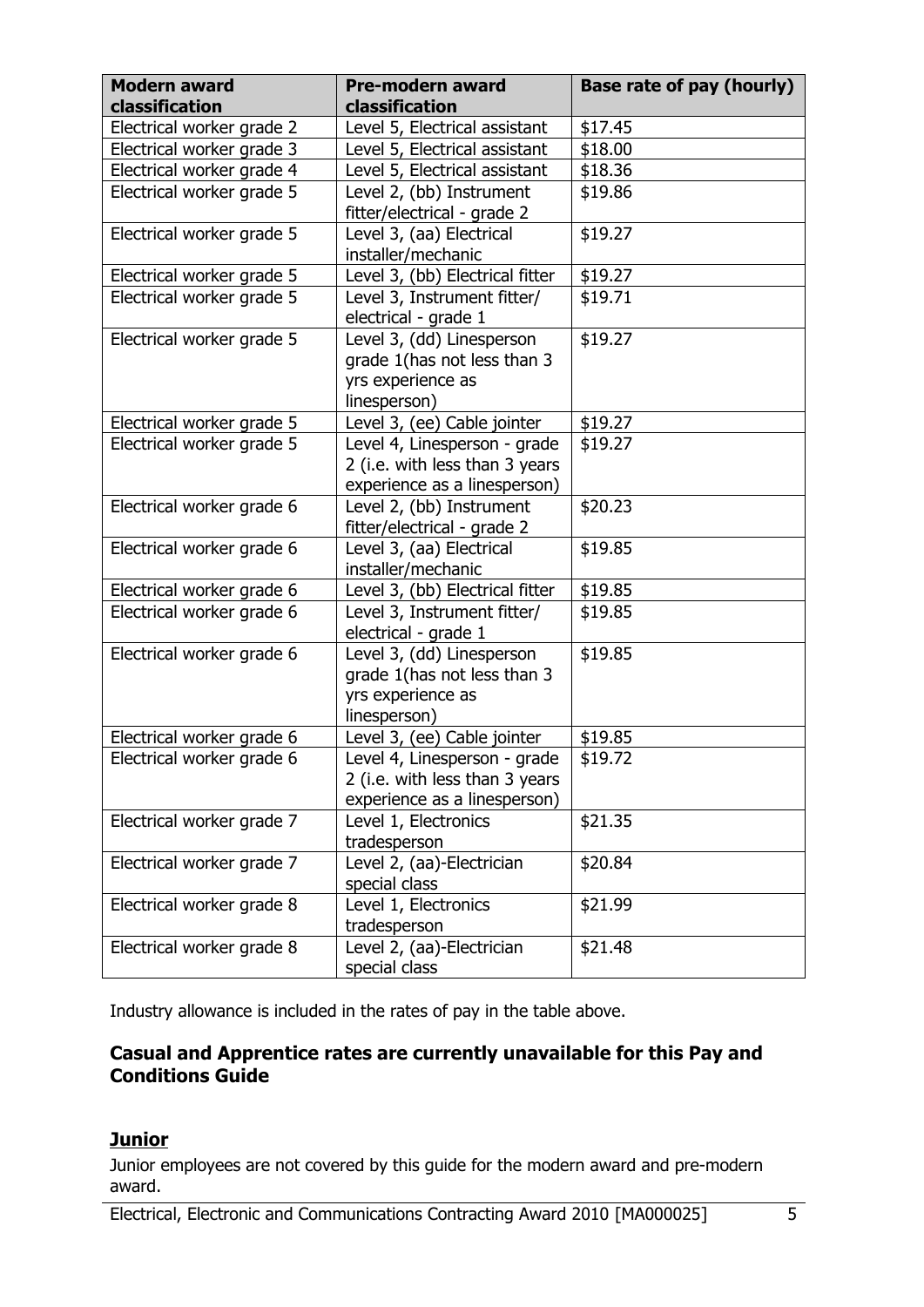### **Trainee**

Trainee provisions are not covered in this Modern Award.

#### **Supported Wage**

Please refer to clause Schedule C of the modern award.

For detail of the supported wage provisions see the full version of the modern award.

### **Penalties and Loadings (other than casual or part-time loadings for ordinary hours)**

Where an employee had an entitlement to a loading/penalty rate before 01 January 2010 that is exactly the same as the modern award loading/penalty entitlement the modern award loading/penalty applies in full from 01 January 2010.

#### **Transitional arrangements**

This modern award includes transitional arrangements that apply to loading/penalty entitlements where there is a difference in modern award and pre-modern award loading/ penalty entitlements. Transitional arrangements apply from the first pay period on or after 01 July 2010 until the first pay period on or after 01 July 2014 (when modern award loadings/penalties apply in full).

Different arrangements apply depending on whether the entitlements are "equivalent" or not.

A pre-modern award loading/penalty will be "equivalent" to a modern award entitlement where the loading/penalty applies:

- for the same purpose (e.g. Saturday penalty);
- for the same time periods; and
- in the same way#.
	- $*#A$  pre-modern award and modern award loading/penalty applies in the same way if the entitlements are both:
		- paid at the same frequency, such as per hour or per shift; and
		- paid as a percentage of the same amount (e.g. both penalties are paid as a percentage of the employee's classification rate, rather than as a percentage of a different amount or paid as a flat dollar amount).

Casual loadings and penalties also need to interact with each other in the same way in the pre-modern award and modern award to be equivalent (e.g. the loading and penalty rate are calculated on the base hourly rate in both instruments).

#### **Equivalent entitlements**

If the pre-modern award loading/penalty rate is "equivalent" to the modern award loading/ penalty rate the penalty rate is calculated as follows:

- 1. The difference between the two loading/penalty rates is referred to as a "transitional percentage". The transitional percentage stays the same every year.
- 2. A proportion of the transitional percentage is calculated each year as follows:

| First full pay period on or after | <b>Proportion of transitional percentage</b> |
|-----------------------------------|----------------------------------------------|
|                                   |                                              |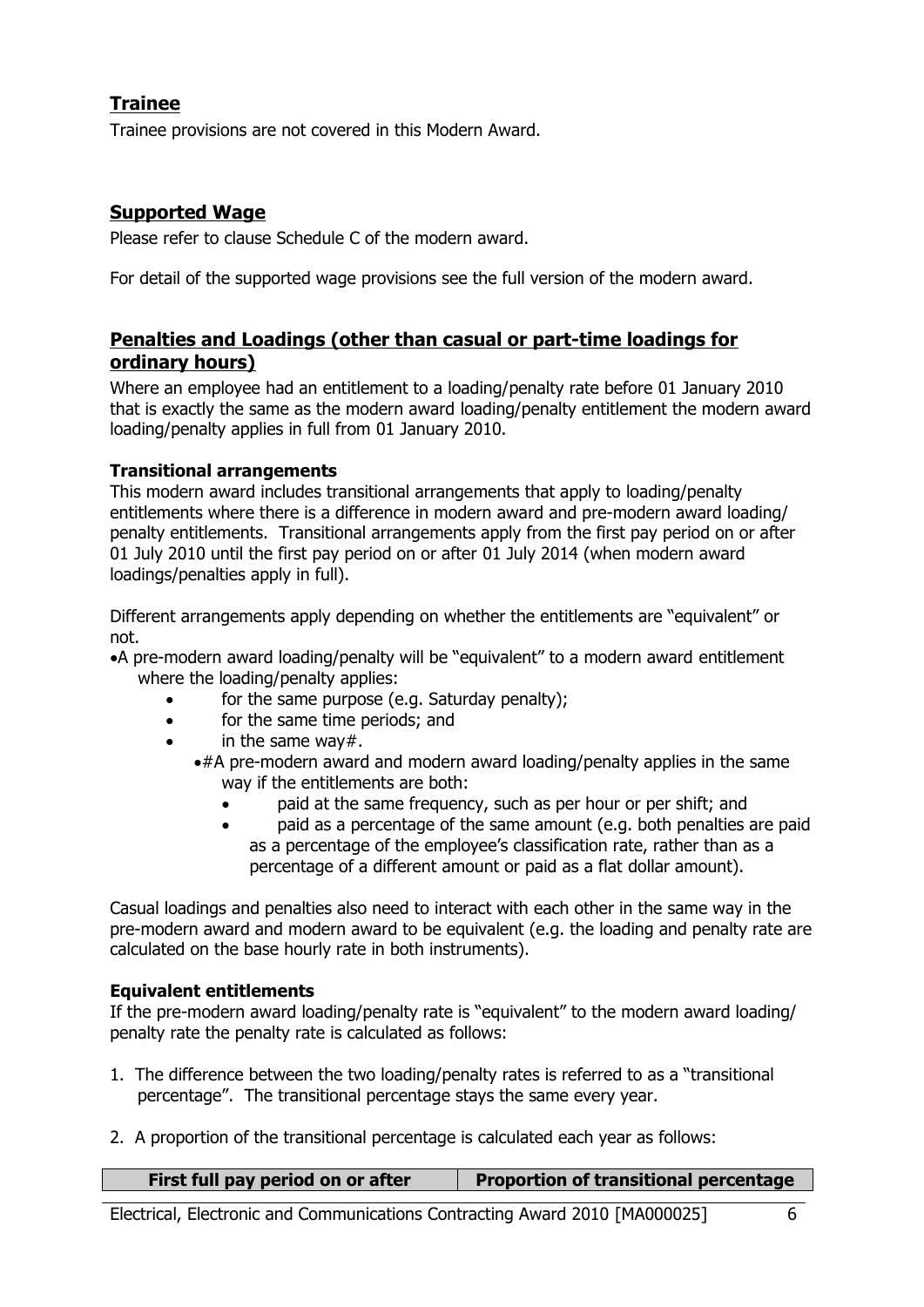| 01 July 2010 | 80%   |
|--------------|-------|
| 01 July 2011 | 60%   |
| 01 July 2012 | 40%   |
| 01 July 2013 | 20%   |
| 01 July 2014 | $0\%$ |

3. Where the modern award loading/penalty is higher, the penalty rate is obtained by subtracting the proportion of the transitional percentage.

Example:

The table below shows the percentage penalty rates that apply from the first full pay period on or after 01 July 2010 until the last full pay period before 01 July 2011 for common penalty rates.

Please note the below table is a guide **only** and can only be used when the entitlements are equivalent and the modern award penalty is higher.

| 1/01/2010                   | 1/07/2014                   | 1/07/2010                    |
|-----------------------------|-----------------------------|------------------------------|
| Pre-modern award<br>penalty | <b>Modern award penalty</b> | <b>Penalty rate (phased)</b> |
| 25%                         | 50%                         | 30%                          |
| 50%                         | 75%                         | 55%                          |
| 50%                         | 100%                        | 60%                          |
| 75%                         | 100%                        | 80%                          |

4. Where the modern award loading/penalty is lower, the penalty rate is obtained by adding the proportion of the transitional percentage.

Example:

The table below shows the percentage penalty rates that apply from the first full pay period on or after 01 July 2010 until the last full pay period before 01 July 2011 for common penalty rates.

Please note the below table is a guide **only** and can only be used when the entitlements are equivalent and the modern award penalty is lower.

| 1/01/2010                       | 1/07/2014                   | 1/07/2010                    |
|---------------------------------|-----------------------------|------------------------------|
| <b>Pre-modern award penalty</b> | <b>Modern award penalty</b> | <b>Penalty rate (phased)</b> |
| 50%                             | 25%                         | 45%                          |
| 75%                             | 50%                         | 70%                          |
| 100%                            | 50%                         | 90%                          |
| 100%                            | 75%                         | 95%                          |

#### **Entitlements that are not equivalent**

If pre-modern award and modern award penalty rates are not "equivalent", the following approach applies:

1. Loadings/penalty rates from a modern award are phased in from zero in five instalments of 20% by multiplying the penalty rate by the following percentage:

| Percent of modern award loading/penalty |
|-----------------------------------------|
| 20%                                     |
| 40%                                     |
| 60%                                     |
|                                         |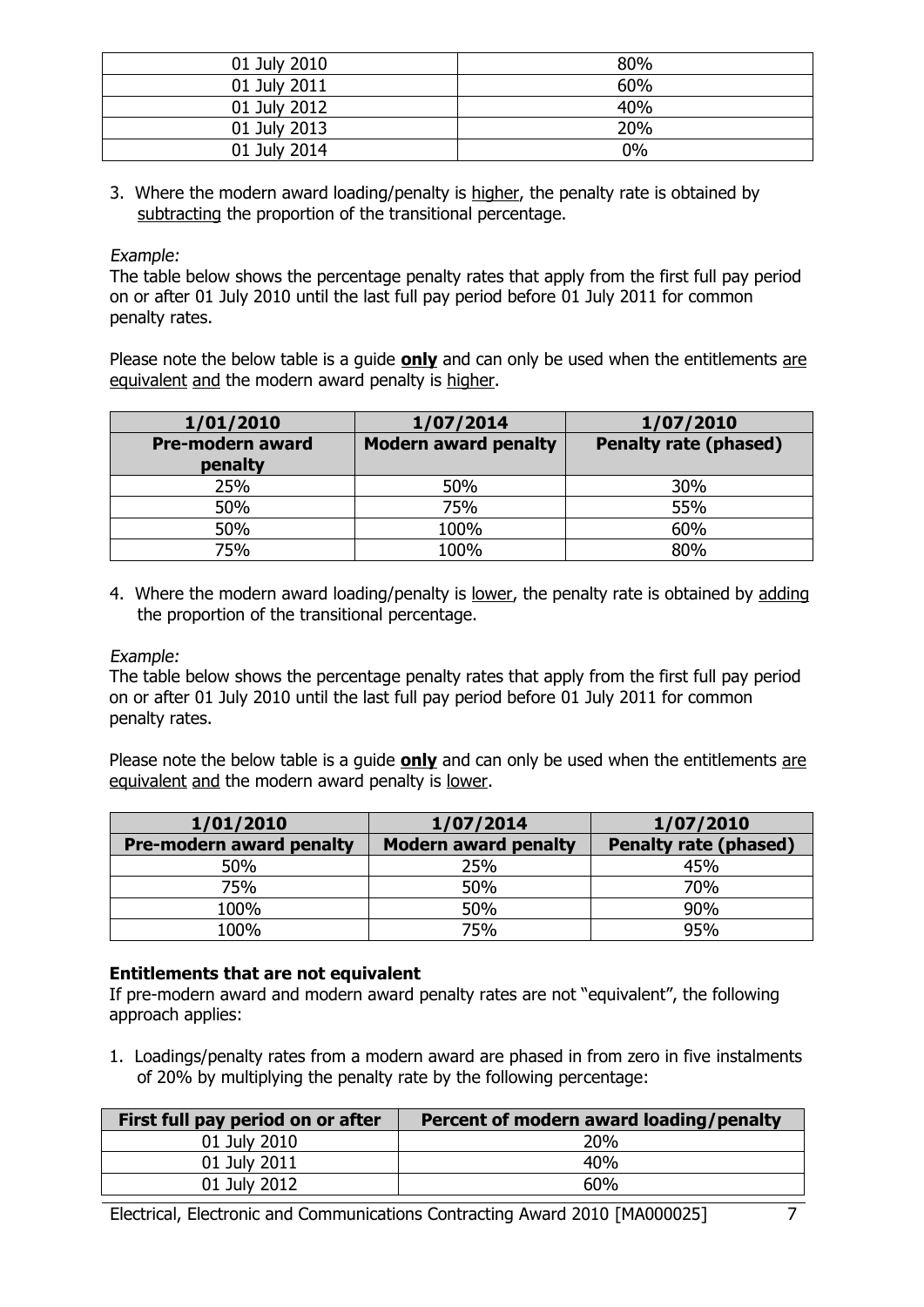| 2012<br>J1 Julv<br>2013             | 80%  |
|-------------------------------------|------|
| 2014<br>. 1. dv.<br>UI JU.<br>∟∪⊥ ≀ | 100% |

2. Pre-modern award loadings/penalty rates are phased out to zero in five instalments of 20% by multiplying the penalty rate by the following percentage:

| First full pay period on or after | Percent of pre-modern award loading/<br>penalty |
|-----------------------------------|-------------------------------------------------|
| 01 July 2010                      | 80%                                             |
| 01 July 2011                      | 60%                                             |
| 01 July 2012                      | 40%                                             |
| 01 July 2013                      | 20%                                             |
| 01 July 2014                      | 0%                                              |

Please note that a pre-modern award penalty rate can be 'phased out' at the same time that a modern award penalty is 'phasing in' (i.e. where different entitlements apply in the same time period). This means that two different rates may apply for the same time period.

#### Example:

The table below shows the percentage penalty rates that apply from the first full pay period on or after 01 July 2010 until the last full pay period before 01 July 2011 for common penalty rates.

Please note the below table is a guide **only** and can only be used when the entitlements are not equivalent.

| 1/01/2014                      | 1/07/2010                       | 1/01/2010                          | 1/07/2010                       |
|--------------------------------|---------------------------------|------------------------------------|---------------------------------|
| <b>Modern award</b><br>penalty | <b>Penalty rate</b><br>(phased) | <b>Pre-modern</b><br>award penalty | <b>Penalty rate</b><br>(phased) |
|                                | $(20.00\%)$                     |                                    | $(80.00\%)$                     |
| 10.00%                         | 2.00%                           | 10.00%                             | 8.00%                           |
| 20.00%                         | 4.00%                           | 20.00%                             | 16.00%                          |
| 25.00%                         | 5.00%                           | 25.00%                             | 20.00%                          |
| 50.00%                         | 10.00%                          | 50.00%                             | 40.00%                          |
| 75.00%                         | 15.00%                          | 75.00%                             | 60.00%                          |
| 100.00%                        | 20.00%                          | 100.00%                            | 80.00%                          |
| 120.00%                        | 24.00%                          | 120.00%                            | 96.00%                          |
| 125.00%                        | 25.00%                          | 125.00%                            | 100.00%                         |
| 130.00%                        | 26.00%                          | 130.00%                            | 104.00%                         |
| 150.00%                        | 30.00%                          | 150.00%                            | 120.00%                         |

| l/07/2010               | 1/01/2010                          | 1/07/2010                       |
|-------------------------|------------------------------------|---------------------------------|
| enalty rate<br>(phased) | <b>Pre-modern</b><br>award penalty | <b>Penalty rate</b><br>(phased) |
| $(20.00\%)$             |                                    | $(80.00\%)$                     |
| 2.00%                   | 10.00%                             | 8.00%                           |
| 4.00%                   | 20.00%                             | 16.00%                          |
| 5.00%                   | 25.00%                             | 20.00%                          |
| 10.00%                  | 50.00%                             | 40.00%                          |
| 15.00%                  | 75.00%                             | 60.00%                          |
| 20.00%                  | 100.00%                            | 80.00%                          |
| 24.00%                  | 120.00%                            | 96.00%                          |
| 25.00%                  | 125.00%                            | 100.00%                         |
| 26.00%                  | 130.00%                            | 104.00%                         |
| 30.00%                  | 150.00%                            | 120.00%                         |

#### **New entitlements**

Where an employee did not have a particular loading/penalty entitlement before 01 January 2010, the modern award loading/penalty is phased in from zero as a new entitlement from the first pay period on or after 01 July 2010 by multiplying the penalty rate by the following percentage:

| First full pay period on or after | Percent of modern award loading/penalty |
|-----------------------------------|-----------------------------------------|
| 01 July 2010                      | 20%                                     |
| 01 July 2011                      | 40%                                     |
| 01 July 2012                      | 60%                                     |
| 01 July 2013                      | 80%                                     |
| 01 July 2014                      | 100%                                    |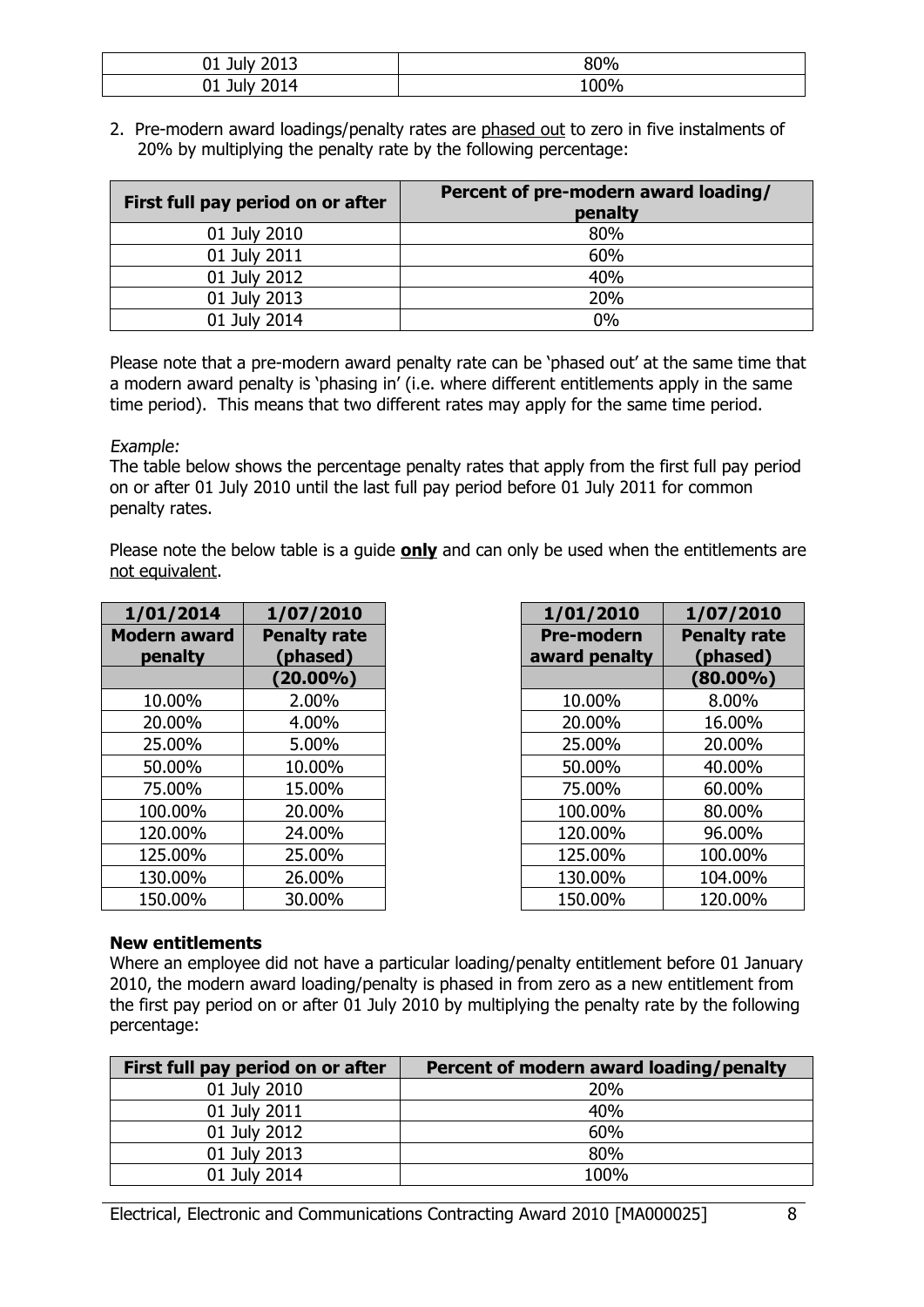#### Example:

The table below shows the percentage penalty rates that apply from the first full pay period on or after 01 July 2010 until the last full pay period before 01 July 2011 for common penalty rates.

Please note the below table is a guide **only** and can only be used when the entitlements in the modern award are new.

| 1/07/2014                   | 1/07/2010                    |
|-----------------------------|------------------------------|
| <b>Modern award penalty</b> | <b>Penalty rate (phased)</b> |
| 25%                         | 5%                           |
| 50%                         | 10%                          |
| 75%                         | 15%                          |
| 100%                        | 20%                          |

For more information about transitional arrangements for loading/penalty entitlements please visit www.fairwork.gov.au and/or contact the **Fair Work Infoline** on **13 13 94** for advice and assistance.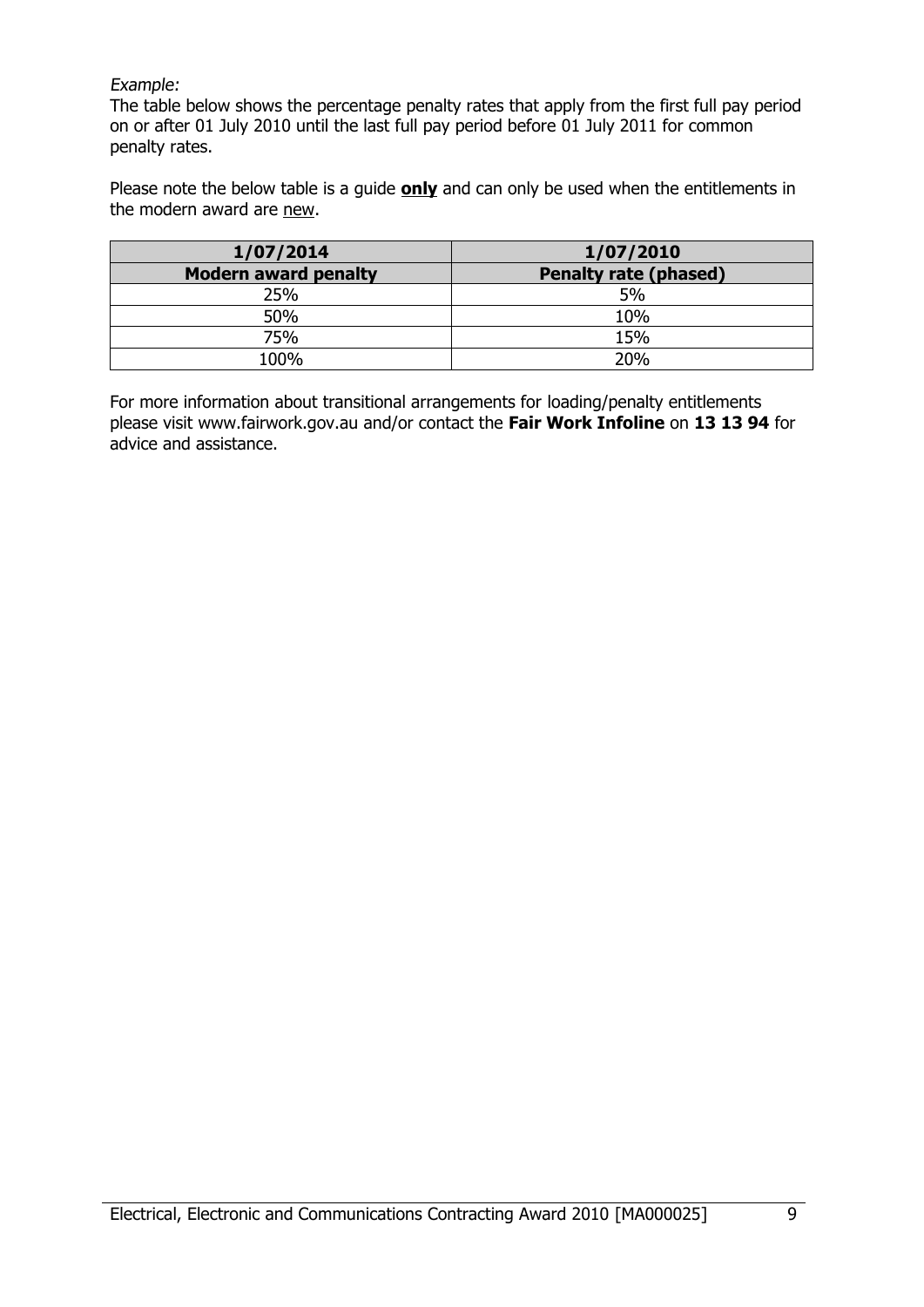## **Allowances**

\* **All-purpose allowances** - All-purpose allowances are payable for all-purposes of the award.

# **Special allowances** - Special allowances are not cumulative. Where more than one of the disabilities which entitles an employee to the payment of a special allowance occurs, the employer will be bound to pay only one rate, being the highest rate for the applicable disabilities.

Special allowances are not subject to penalty additions. The special allowances will be paid irrespective of the times at which the work is performed, and will not be subject to any premium or penalty additions.

Allowances in modern awards apply in full from 01 January 2010 (although the rates may change from time to time).

#### **All states covered by this instrument Full Time, Part Time, Casual**

| <b>Clause</b> | <b>Allowance Type</b>                                | <b>Description</b>                                                                                                                                                                                                                                                                                                                                                                                                                                      | <b>Effective</b><br><b>Date</b> | Rate                            |
|---------------|------------------------------------------------------|---------------------------------------------------------------------------------------------------------------------------------------------------------------------------------------------------------------------------------------------------------------------------------------------------------------------------------------------------------------------------------------------------------------------------------------------------------|---------------------------------|---------------------------------|
| 17.2(b)       | Tool allowance                                       | The tool allowance applies per week to all adult employees at<br>and above an electrical worker grade 5, electrical workers and<br>all apprentice employees performing duties of television<br>antenna installer / erector or television / radio / electronic<br>equipment serviceperson and all apprentice employees in full<br>and must be paid for all purposes of the award for the purpose<br>of an employee maintaining an adequate kit of tools. | 1/07/2010                       | \$0.4818 per hour               |
| 17.2(c)       | Electrician's licence<br>allowance                   | This allowance applies to an adult electrical worker who is an<br>electrical mechanic who holds and in the course of their duties<br>may be required to use an unrestricted licence. This is an all<br>purpose allowance paid at 3.6% of the standard rate (electrical<br>worker grade 5).                                                                                                                                                              | 1/07/2012                       | \$0.6689 per hour<br>$(3.60\%)$ |
| 17.2(d)       | Leading hands - In<br>charge of 3 to 10<br>employees | This allowance applies to adult leading hands in charge of 3 to<br>10 employees and is paid at 4.3% of the standard rate<br>(electrical worker grade 5) above the rates of the highest<br>classification supervised or their own rate, whichever is highest.                                                                                                                                                                                            | 1/07/2012                       | \$0.7990 per hour<br>$(4.30\%)$ |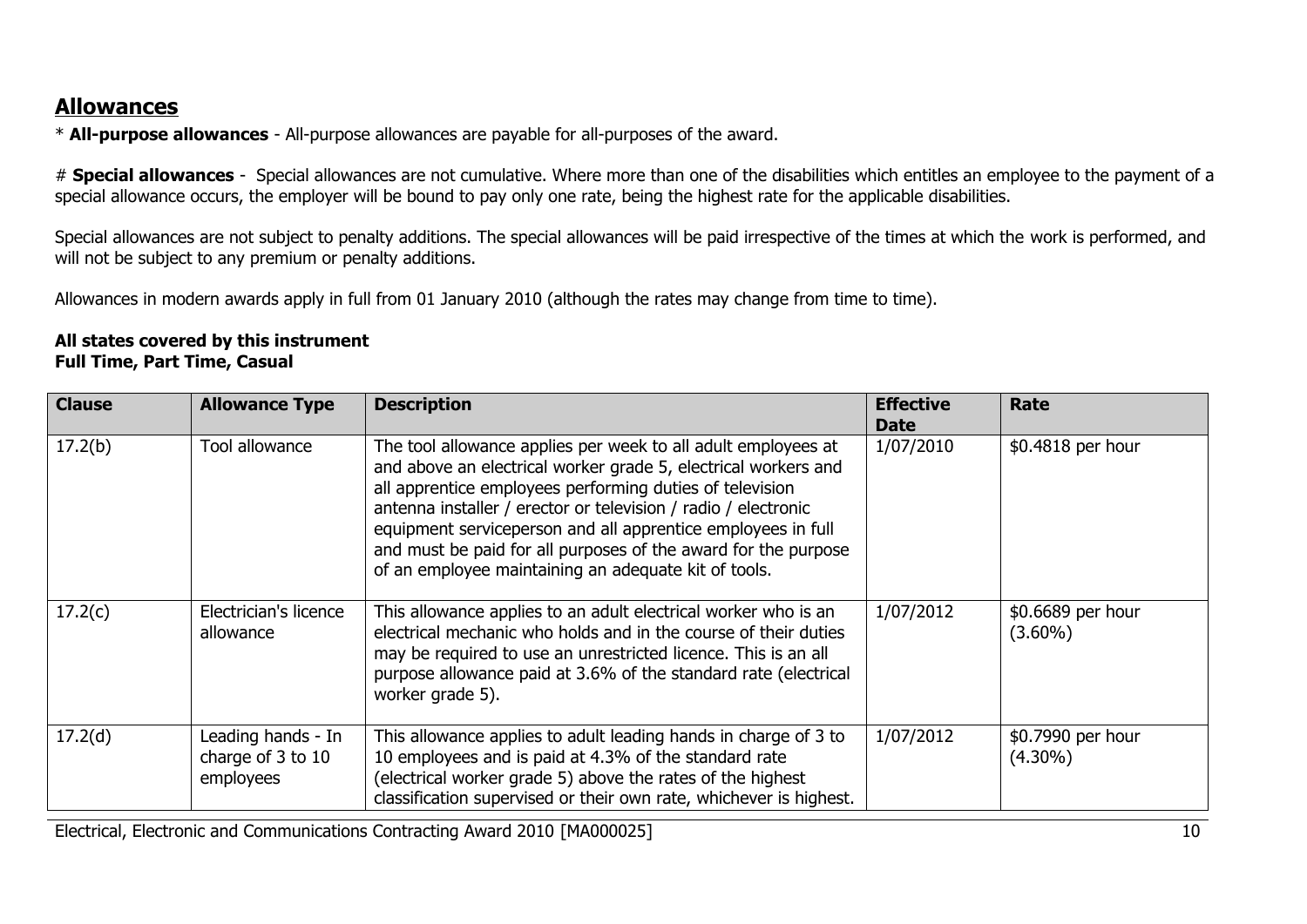| <b>Clause</b> | <b>Allowance Type</b>                                                            | <b>Description</b>                                                                                                                                                                                                                                                                                                                                                                                                                                                                                                                | <b>Effective</b><br><b>Date</b> | Rate                            |
|---------------|----------------------------------------------------------------------------------|-----------------------------------------------------------------------------------------------------------------------------------------------------------------------------------------------------------------------------------------------------------------------------------------------------------------------------------------------------------------------------------------------------------------------------------------------------------------------------------------------------------------------------------|---------------------------------|---------------------------------|
| 17.2(d)       | Leading hands - In<br>charge of 11 to 20<br>employees                            | This allowance applies to adult leading hands in charge of 11 to<br>20 employees and is paid at 6% of the standard rate (electrical<br>worker grade 5) above the rates of the highest classification<br>supervised or their own rate, whichever is highest.                                                                                                                                                                                                                                                                       | 1/07/2012                       | \$1.1149 per hour<br>$(6.00\%)$ |
| 17.2(d)       | Leading hands - In<br>charge of 21 or<br>more employees                          | This allowance applies to adult leading hands in charge of more<br>than 20 employees and is paid at 8.1% of the standard rate<br>(electrical worker grade 5) above the rates of the highest<br>classification supervised or their own rate, whichever is highest.                                                                                                                                                                                                                                                                 | 1/07/2012                       | \$1.5051 per hour<br>$(8.10\%)$ |
| 17.2(e)       | Nominee allowance                                                                | This allowance applies to an adult electrical mechanic (electrical<br>worker grade 5) who holds the relevant State electrical licence<br>and acts as a nominee for an electrical contractor. This is an all<br>purpose allowance paid at 9.2% of the standard rate (electrical<br>worker grade 5)                                                                                                                                                                                                                                 | 1/07/2012                       | \$1.7095 per hour<br>$(9.20\%)$ |
| 17.2(f)       | Electrical<br>distribution line<br>maintenance and<br>tree clearing<br>allowance | This allowance applies to an adult employee engaged on tree<br>clearing and work associated with the maintenance of electrical<br>distribution lines and is paid at 7.7% of the standard rate<br>(electrical worker grade 5).                                                                                                                                                                                                                                                                                                     | 1/07/2012                       | \$1.4308 per hour<br>$(7.70\%)$ |
| 17.2(g)       | <b>Ordering Materials -</b><br>for jobs 5 days or<br>more                        | For employees engaged in the building and construction<br>industry, an additional weekly all-purpose allowance must be<br>paid when an employee is left in charge of a job which is of a<br>duration of one week or more, and is required to order<br>materials for a job on which two employees (including the<br>person receiving the extra payment) are engaged. This amount<br>will only be paid when 4 or more days in a pay period are spent<br>on such duties.<br>This allowance is not payable to an employee receiving a | 1/07/2012                       | \$0.3716 per hour<br>$(2.00\%)$ |
|               |                                                                                  | leading hand allowance.                                                                                                                                                                                                                                                                                                                                                                                                                                                                                                           |                                 |                                 |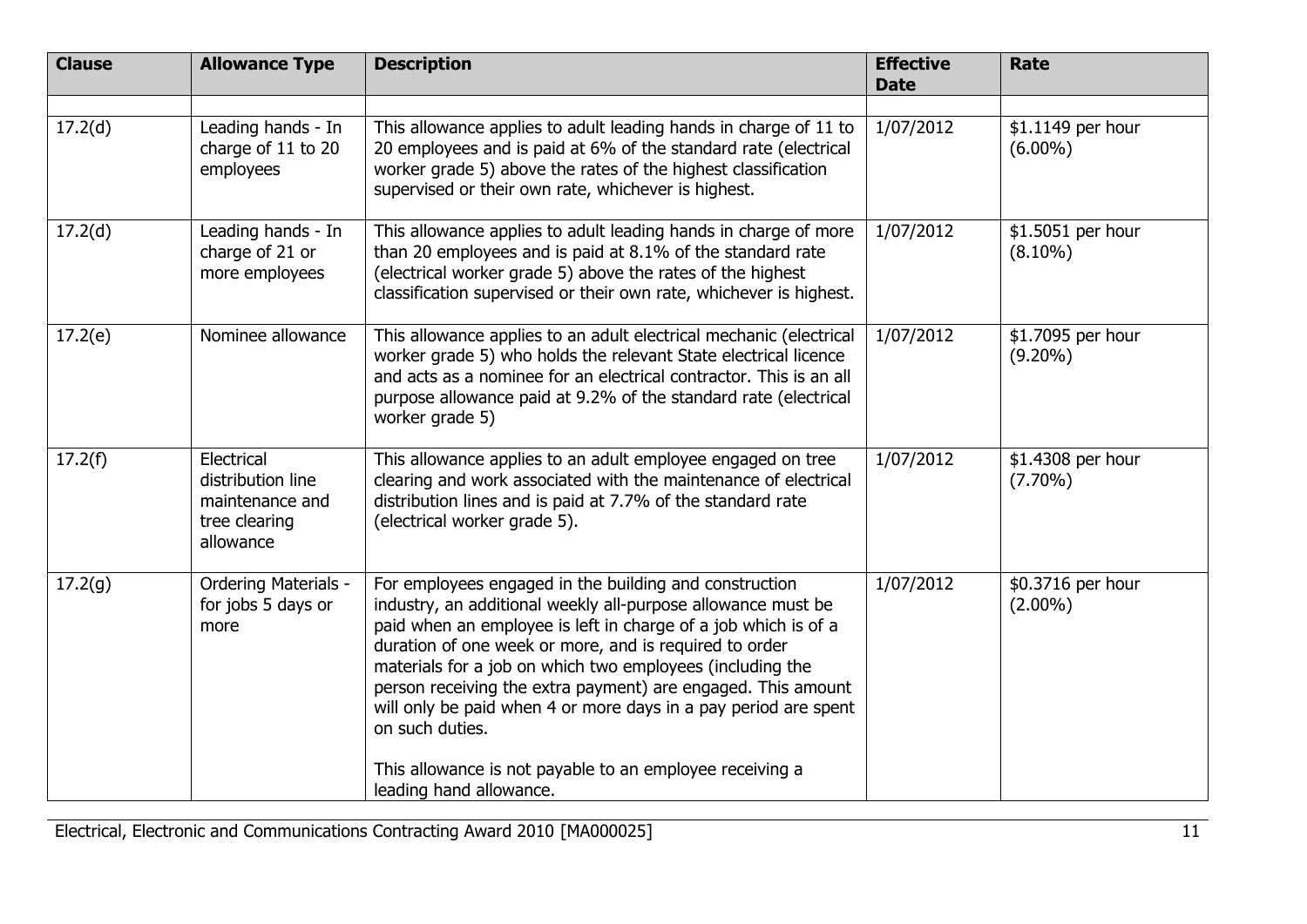| <b>Clause</b> | <b>Allowance Type</b>                              | <b>Description</b>                                                                                                                                                                                                                                                                                                                                                                                                                                                                                                                                           | <b>Effective</b><br><b>Date</b> | <b>Rate</b>                                                                                                                                                                                                    |
|---------------|----------------------------------------------------|--------------------------------------------------------------------------------------------------------------------------------------------------------------------------------------------------------------------------------------------------------------------------------------------------------------------------------------------------------------------------------------------------------------------------------------------------------------------------------------------------------------------------------------------------------------|---------------------------------|----------------------------------------------------------------------------------------------------------------------------------------------------------------------------------------------------------------|
|               |                                                    |                                                                                                                                                                                                                                                                                                                                                                                                                                                                                                                                                              |                                 |                                                                                                                                                                                                                |
| 17.2(g)       | Ordering Materials -<br>for jobs 4 days or<br>less | For employees engaged in the building and construction<br>industry, an additional weekly all-purpose allowance must be<br>paid when an employee is left in charge of a job which is of a<br>duration of one week or more, and is required to order<br>materials for a job on which two employees (including the<br>person receiving the extra payment) are engaged. This amount<br>will only be paid when 4 or more days in a pay period are spent<br>on such duties.<br>This allowance is not payable to an employee receiving a<br>leading hand allowance. | 1/07/2012                       | \$0.0743 per hour<br>$(0.40\%)$                                                                                                                                                                                |
| 17.3(a)(i)    | Meal allowance                                     | An employee required to work overtime for 2 or more hours<br>without being notified on the previous day or earlier that the<br>employee will be required to work must either be supplied with<br>a meal by the employer or be paid an amount for the first meal<br>and for each subsequent meal. Such payment need not be<br>made to employees living in the same locality as their<br>employment who can reasonably return home for meals.                                                                                                                  | 1/07/2012                       | \$13.5500 per occasion                                                                                                                                                                                         |
| 17.3(b)       | First aid allowance                                | An employee who has been trained to render first aid and who<br>is the current holder of appropriate first aid qualifications such<br>as a certificate from the St John Ambulance or similar body<br>must be paid the allowance if the employee is appointed by the<br>employer to perform first aid duty.                                                                                                                                                                                                                                                   | 1/07/2012                       | \$0.3902 per hour.<br>This weekly allowance<br>has been converted to<br>an hourly amount. It<br>should be applied to all<br>ordinary hours of work<br>(up to a maximum of 38<br>hours per week).<br>$(2.10\%)$ |
| 17.3(c)(i)    | Compensation for<br>loss of tools                  | An employer must compensate an employee by the payment of<br>the allowance to replace tools lost by breaking and entering                                                                                                                                                                                                                                                                                                                                                                                                                                    | 1/01/2010                       | \$376.0000 per occasion                                                                                                                                                                                        |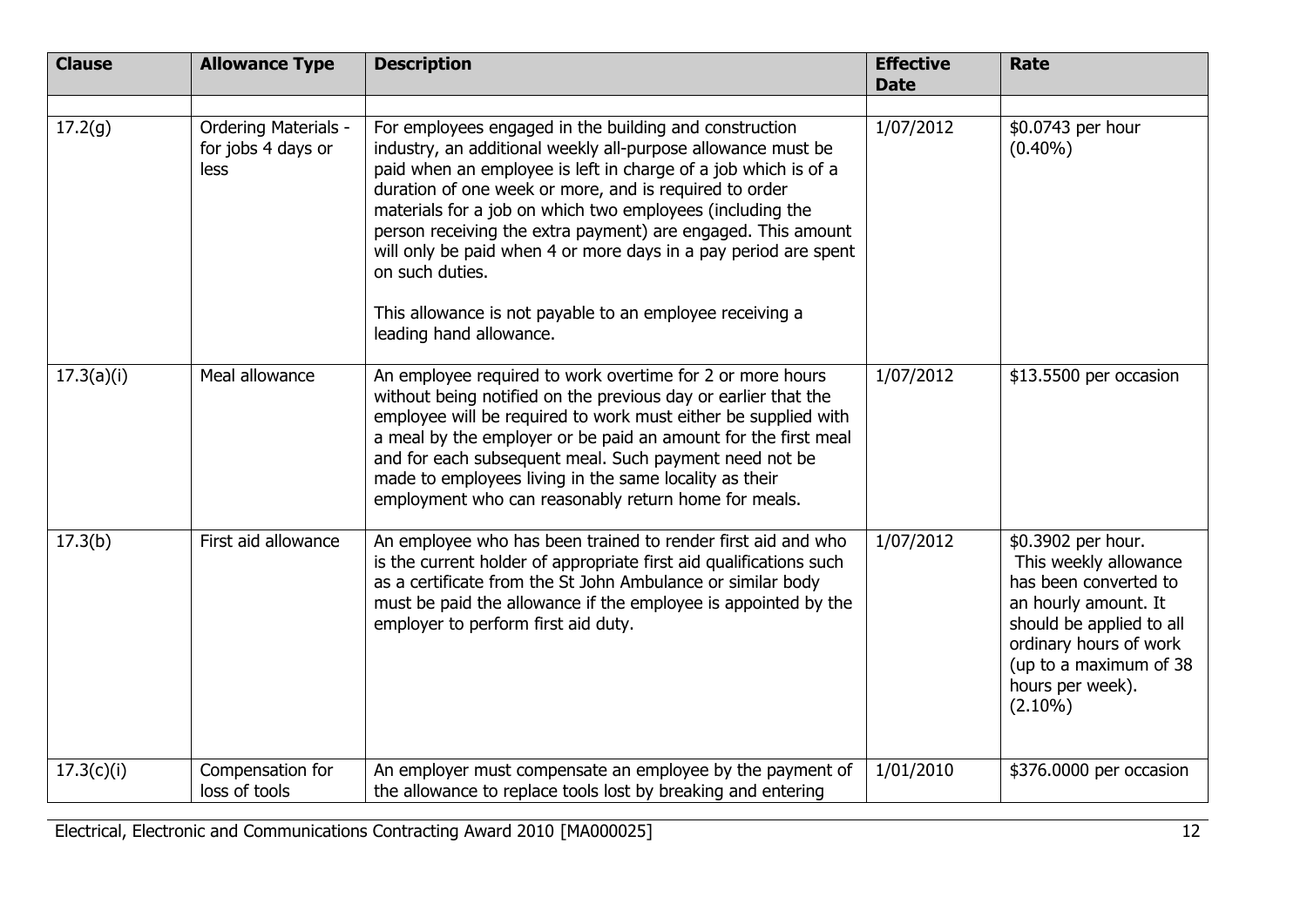| <b>Clause</b> | <b>Allowance Type</b>     | <b>Description</b>                                                                                                                                                                                                                                                                                                                                                                     | <b>Effective</b><br><b>Date</b> | <b>Rate</b>                     |
|---------------|---------------------------|----------------------------------------------------------------------------------------------------------------------------------------------------------------------------------------------------------------------------------------------------------------------------------------------------------------------------------------------------------------------------------------|---------------------------------|---------------------------------|
|               |                           | whilst securely stored at the employer's direction in a room or<br>building on the employer's premises, job, workshop or in a lock-<br>up to a maximum trade value.                                                                                                                                                                                                                    |                                 |                                 |
| 17.4(a)(iii)  | Mulitistorey<br>allowance | A multistorey allowance must be paid to all employees on-site<br>engaged in the construction of a multistorey building of<br>between 0-15 floors.                                                                                                                                                                                                                                      | 1/07/2012                       | \$0.4831 per hour<br>$(2.60\%)$ |
| 17.4(a)(iii)  | Mulitistorey<br>allowance | A multistorey allowance must be paid to all employees on-site<br>engaged in the construction of a multistorey building of<br>between 16-30 floors.                                                                                                                                                                                                                                     | 1/07/2012                       | \$0.5946 per hour<br>$(3.20\%)$ |
| 17.4(a)(iii)  | Mulitistorey<br>allowance | A multistorey allowance must be paid to all employees on-site<br>engaged in the construction of a multistorey building of<br>between 31-45 floors.                                                                                                                                                                                                                                     | 1/07/2012                       | \$0.9105 per hour<br>$(4.90\%)$ |
| 17.4(a)(iii)  | Mulitistorey<br>allowance | A multistorey allowance must be paid to all employees on-site<br>engaged in the construction of a multistorey building of<br>between 46-60 floors.                                                                                                                                                                                                                                     | 1/07/2012                       | \$1.1521 per hour<br>$(6.20\%)$ |
| 17.4(a)(iii)  | Mulitistorey<br>allowance | A multistorey allowance must be paid to all employees on-site<br>engaged in the construction of a multistorey building of more<br>than 60 floors.                                                                                                                                                                                                                                      | 1/07/2012                       | \$1.4679 per hour<br>$(7.90\%)$ |
| 17.4(b)       | Towers allowance          | An employee working on a chimney stack, spire, tower radio or<br>television mast or tower, air shaft (other than above ground in<br>a multistorey building), lift shaft, service shaft, cooling tower or<br>silo, where the construction exceeds 15 metres in height will be<br>paid the allowance:<br>- for all work above 15 metres, and<br>- for work above each further 15 metres. | 1/07/2012                       | \$0.5946 per hour<br>$(3.20\%)$ |
| 17.5(b)       | Vehicle allowance         | An employer must pay an employee the allowance as<br>compensation for expenses where the employee, by agreement                                                                                                                                                                                                                                                                        | 1/07/2012                       | \$0.7500 per kilometre          |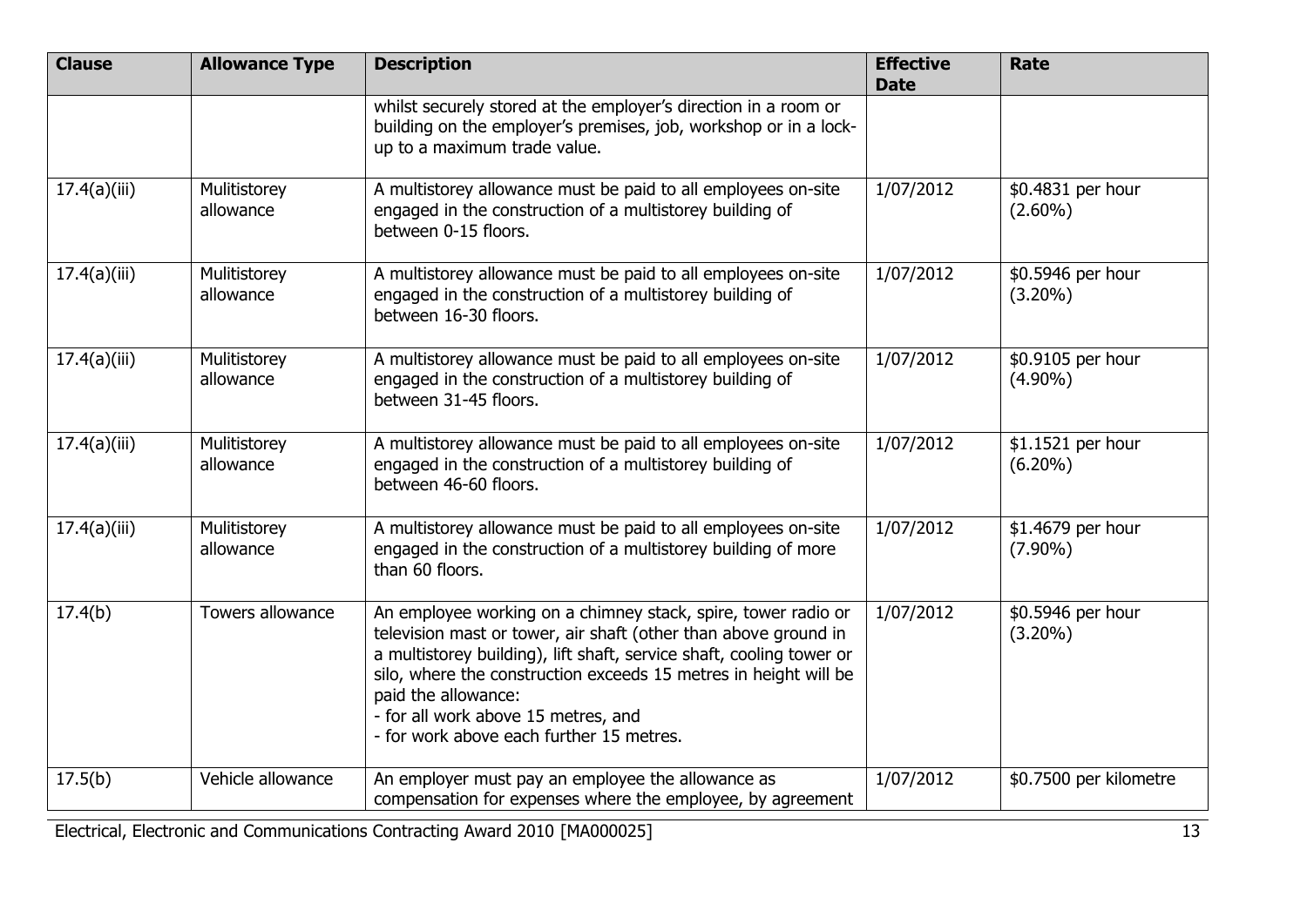| <b>Clause</b> | <b>Allowance Type</b>        | <b>Description</b>                                                                                                                                                                                                                                                                                                                                                                                                                                                                                                                                                                                                                                              | <b>Effective</b><br><b>Date</b> | <b>Rate</b>       |
|---------------|------------------------------|-----------------------------------------------------------------------------------------------------------------------------------------------------------------------------------------------------------------------------------------------------------------------------------------------------------------------------------------------------------------------------------------------------------------------------------------------------------------------------------------------------------------------------------------------------------------------------------------------------------------------------------------------------------------|---------------------------------|-------------------|
|               |                              | with their employer, uses their own motor vehicle for certain<br>travel.                                                                                                                                                                                                                                                                                                                                                                                                                                                                                                                                                                                        |                                 |                   |
| 17.5(c)       | Travel time<br>allowance     | All adult employees must be paid the allowance for each day on<br>which they present themselves for work. The allowance must<br>also be paid for rostered days off.                                                                                                                                                                                                                                                                                                                                                                                                                                                                                             | 1/07/2012                       | \$5.1900 per day  |
| 17.5(d)(i)    | Fares and travelling<br>time | Start and/or finish on job<br>When required by the employer to start and/or cease work on<br>the job site where the job site is situated up to 50kms from the<br>employer's registered office or depot(s).<br>This allowance is also payable where the job site is situated<br>more than 50 kms from the employer's registered office or<br>depot(s), plus a payment for travelling time for each occasion<br>the distance in excess of 50 kilometres is travelled either to<br>start work on the job site or after ceasing work on the job site,<br>with a minimum payment of a quarter of an hour, plus payment<br>for incidental expenses actually incurred. | 1/07/2012                       | \$16.9000 per day |
|               |                              | The allowance does not apply when the employee is required to<br>start and finish work at the employer's registered office or<br>depot.                                                                                                                                                                                                                                                                                                                                                                                                                                                                                                                         |                                 |                   |
| 17.5(d)(iii)  | Fares and travelling<br>time | Start and/or finish on job<br>Where the employer offers to provide transport free of charge,<br>whether from the employee's home or the employer's<br>registered office or depot.                                                                                                                                                                                                                                                                                                                                                                                                                                                                               | 1/07/2012                       | \$3.0200 per day  |
|               |                              | The allowance does not apply when the employee is required to<br>start and finish work at the employer's registered office or<br>depot.                                                                                                                                                                                                                                                                                                                                                                                                                                                                                                                         |                                 |                   |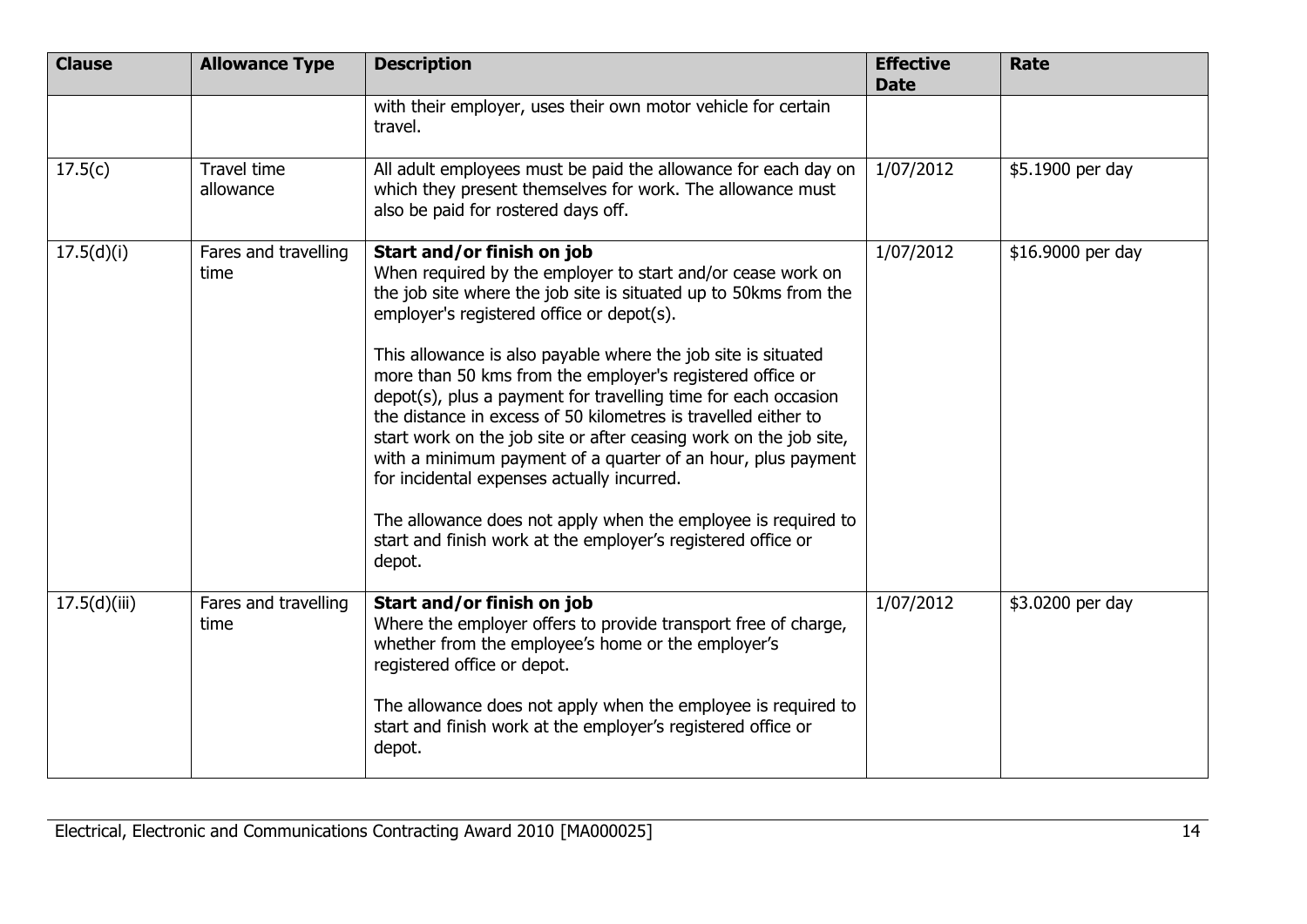| <b>Clause</b> | <b>Allowance Type</b>                           | <b>Description</b>                                                                                                                                                                                                                                                                                                                                  | <b>Effective</b><br><b>Date</b> | Rate                               |
|---------------|-------------------------------------------------|-----------------------------------------------------------------------------------------------------------------------------------------------------------------------------------------------------------------------------------------------------------------------------------------------------------------------------------------------------|---------------------------------|------------------------------------|
| 17.5(f)       | Vehicle allowance                               | Motor allowance for use of private vehicle for business<br>purposes. Employees who in the service of their employer use<br>their own vehicles at the request of their employer will be paid<br>the allowance.                                                                                                                                       | 1/07/2012                       | \$0.7500 per kilometre             |
| 17.6(a)(i)    | Away from home/<br>usual place of<br>employment | On distant work the employer must provide reasonable board<br>and lodging or pay the allowance.<br>In the case of broken parts of a week occurring at the<br>beginning or end of a period of distant work, the allowance will<br>be all living expenses incurred but not exceeding the said<br>amount.<br>This allowance will not constitute wages. | 1/07/2012                       | \$430.6400 per week                |
| 17.6(a)(iii)  | Meal allowance                                  | For all meals not included in the cost of fares or<br>accommodation arranged by the employer.                                                                                                                                                                                                                                                       | 1/07/2012                       | \$13.5500 per meal                 |
| 26.6          | Other                                           | Where an employee is on availability duty, the employee must<br>be paid the allowance and if required to work must be paid at<br>the appropriate rate for actual time worked (based on electrical<br>worker grade 5).                                                                                                                               | 1/07/2012                       | \$62.1368 per week<br>$(334.40\%)$ |

### **Full Time**

| <b>Clause</b> | <b>Allowance Type</b> | <b>Description</b>                                                                                                                                                                                                                                                 | <b>Effective</b><br><b>Date</b> | Rate                             |
|---------------|-----------------------|--------------------------------------------------------------------------------------------------------------------------------------------------------------------------------------------------------------------------------------------------------------------|---------------------------------|----------------------------------|
| 17.2(a)       | Yr - All States       | Industry Allowance -   This industry allowance applies to 1st year junior apprentices in<br>Jr Apprentices - First   all states and is paid at 40% of the adult allowance rate to<br>compensate for the disabilities associated with on site<br>construction work. | 1/07/2012                       | \$0.2750 per hour<br>$(40.00\%)$ |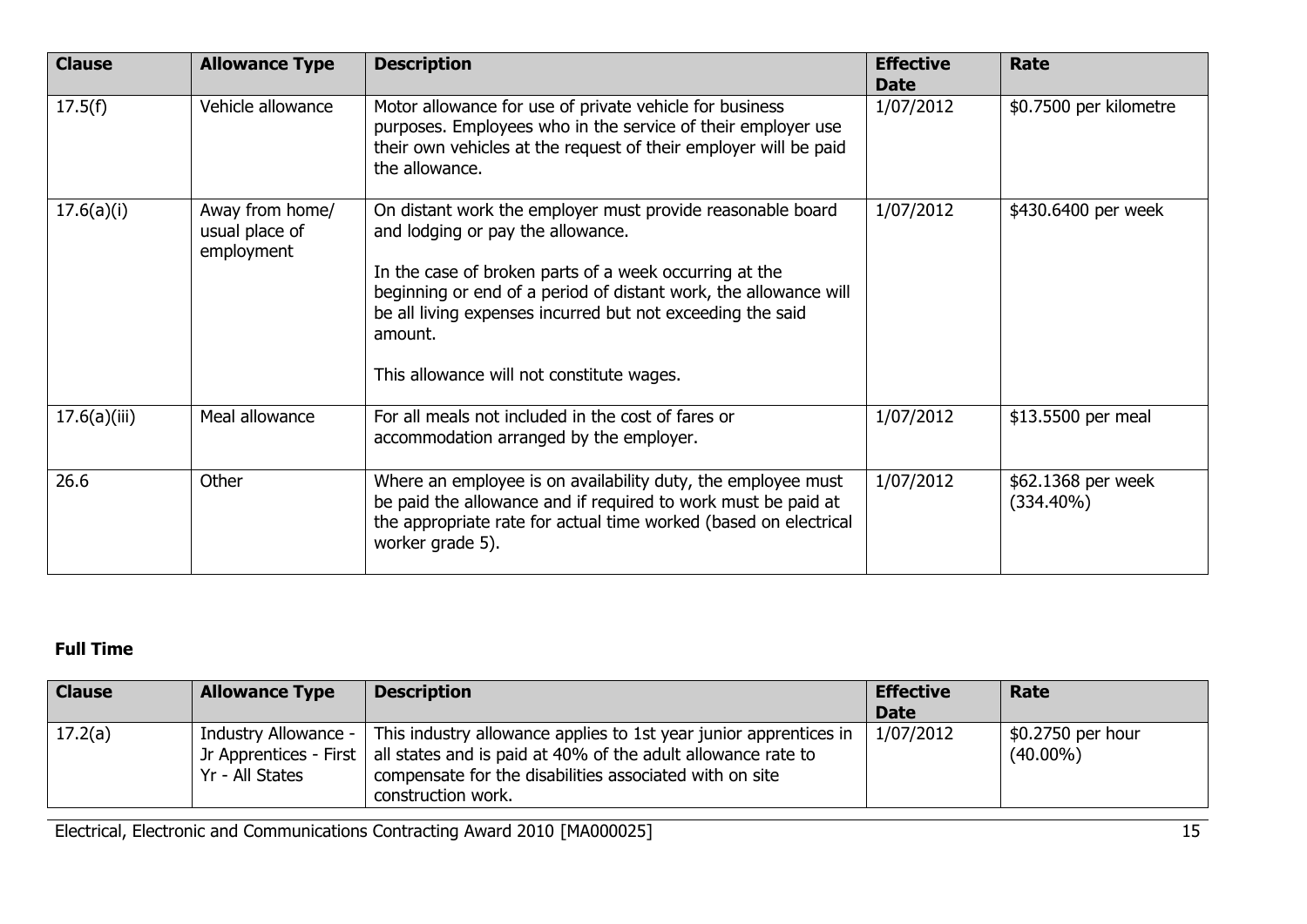| <b>Clause</b> | <b>Allowance Type</b>                                                        | <b>Description</b>                                                                                                                                                                                                 | <b>Effective</b><br><b>Date</b> | Rate                             |
|---------------|------------------------------------------------------------------------------|--------------------------------------------------------------------------------------------------------------------------------------------------------------------------------------------------------------------|---------------------------------|----------------------------------|
| 17.2(a)       | Industry Allowance -<br>Jr Apprentices -<br>Second Yr - All<br><b>States</b> | This industry allowance applies to 2nd year junior apprentices<br>in all states and is paid at 52% of the adult allowance rate to<br>compensate for the disabilities associated with on site<br>construction work. | 1/07/2012                       | \$0.3575 per hour<br>$(52.00\%)$ |
| 17.2(a)       | Industry Allowance -<br>Jr Apprentices -<br>Third Yr - All States            | This industry allowance applies to 3rd year junior apprentices in<br>all states and is paid at 70% of the adult allowance rate to<br>compensate for the disabilities associated with on site<br>construction work. | 1/07/2012                       | \$0.4813 per hour<br>$(70.00\%)$ |
| 17.2(a)       | Industry Allowance -<br>Jr Apprentices -<br>Fourth Yr - All<br><b>States</b> | This industry allowance applies to 4th year junior apprentices in<br>all states and is paid at 82% of the adult allowance rate to<br>compensate for the disabilities associated with on site<br>construction work. | 1/07/2012                       | \$0.5638 per hour<br>$(82.00\%)$ |
| 17.2(c)       | Electrician's licence<br>allowance - junior<br>apprentice - first<br>year    | This allowance applies to a 1st year electrical mechanic junior<br>apprentice. This is an all purpose allowance paid at a<br>percentage of the full adult allowance.                                               | 1/07/2012                       | \$0.2676 per hour<br>$(40.00\%)$ |
| 17.2(c)       | Electrician's licence<br>allowance - junior<br>apprentice - second<br>year   | This allowance applies to a 2nd year electrical mechanic junior<br>apprentice. This is an all purpose allowance paid at a<br>percentage of the full adult allowance.                                               | 1/07/2012                       | \$0.3478 per hour<br>$(52.00\%)$ |
| 17.2(c)       | Electrician's licence<br>allowance - junior<br>apprentice - third<br>year    | This allowance applies to a 3rd year electrical mechanic junior<br>apprentice. This is an all purpose allowance paid at a<br>percentage of the full adult allowance.                                               | 1/07/2012                       | \$0.4683 per hour<br>$(70.00\%)$ |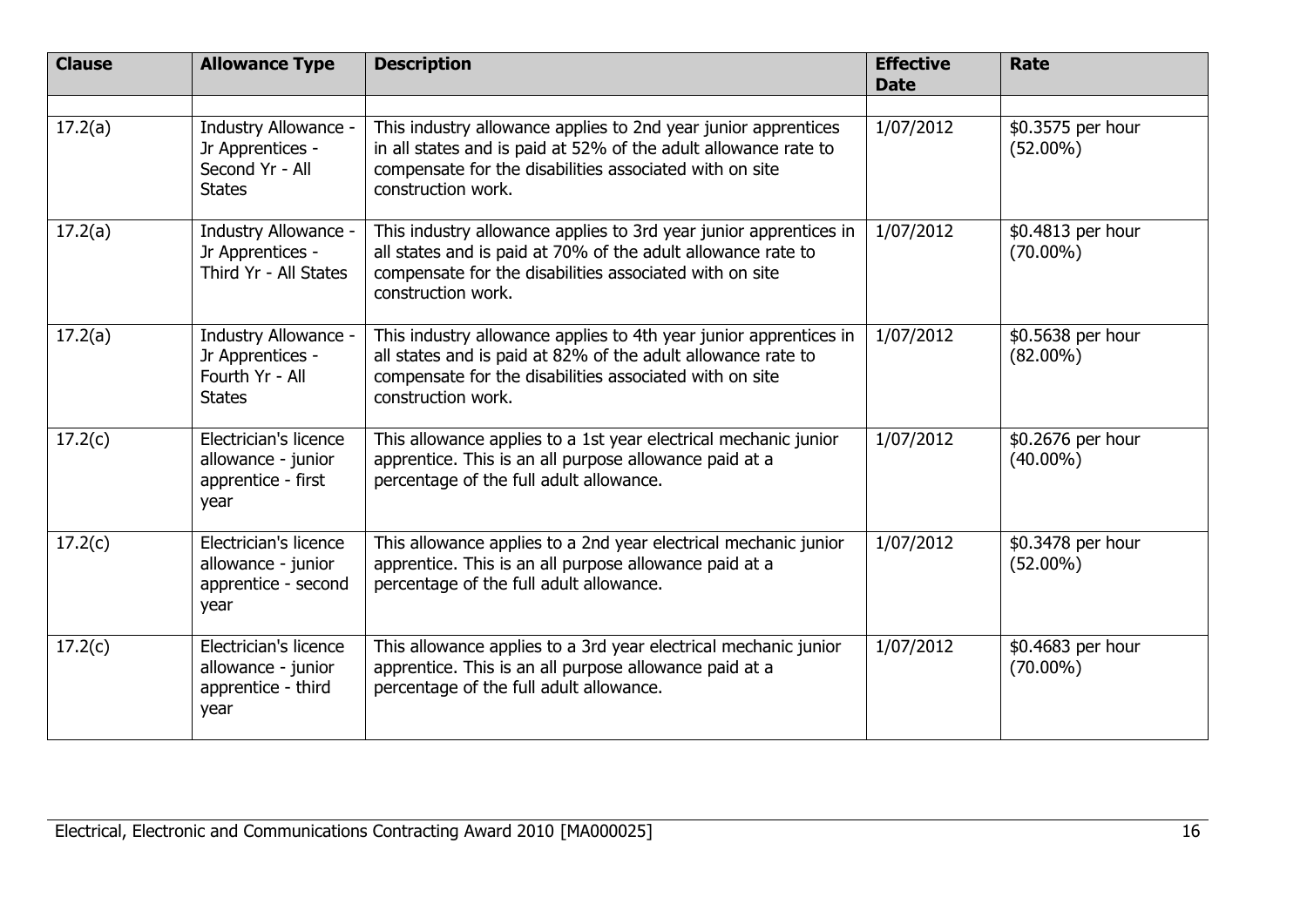| <b>Clause</b> | <b>Allowance Type</b>                                                      | <b>Description</b>                                                                                                                                                                                     | <b>Effective</b><br><b>Date</b> | Rate                             |
|---------------|----------------------------------------------------------------------------|--------------------------------------------------------------------------------------------------------------------------------------------------------------------------------------------------------|---------------------------------|----------------------------------|
| 17.2(c)       | Electrician's licence<br>allowance - junior<br>apprentice - fourth<br>year | This allowance applies to a 4th year electrical mechanic junior<br>apprentice. This is an all purpose allowance paid at a<br>percentage of the full adult allowance.                                   | 1/07/2012                       | \$0.5485 per hour<br>$(82.00\%)$ |
| 17.5(c)       | Travel time<br>allowance                                                   | This allowance applies to 1st year junior apprentices in all<br>states and is paid for each day they present themselves for<br>work as well as for RDO's. It is paid at 40% of the adult<br>allowance. | 1/07/2012                       | \$2.0760 per day<br>$(40.00\%)$  |
| 17.5(c)       | Travel time<br>allowance                                                   | This allowance applies to 2nd year junior apprentices in all<br>states and is paid for each day they present themselves for<br>work as well as for RDO's. It is paid at 52% of the adult<br>allowance. | 1/07/2012                       | \$2.6988 per day<br>$(52.00\%)$  |
| 17.5(c)       | Travel time<br>allowance                                                   | This allowance applies to 3rd year junior apprentices in all<br>states and is paid for each day they present themselves for<br>work as well as for RDO's. It is paid at 70% of the adult<br>allowance. | 1/07/2012                       | \$3.6330 per day<br>$(70.00\%)$  |
| 17.5(c)       | <b>Travel time</b><br>allowance                                            | This allowance applies to 4th year junior apprentices in all<br>states and is paid for each day they present themselves for<br>work as well as for RDO's. It is paid at 82% of the adult<br>allowance. | 1/07/2012                       | \$4.2558 per day<br>$(82.00\%)$  |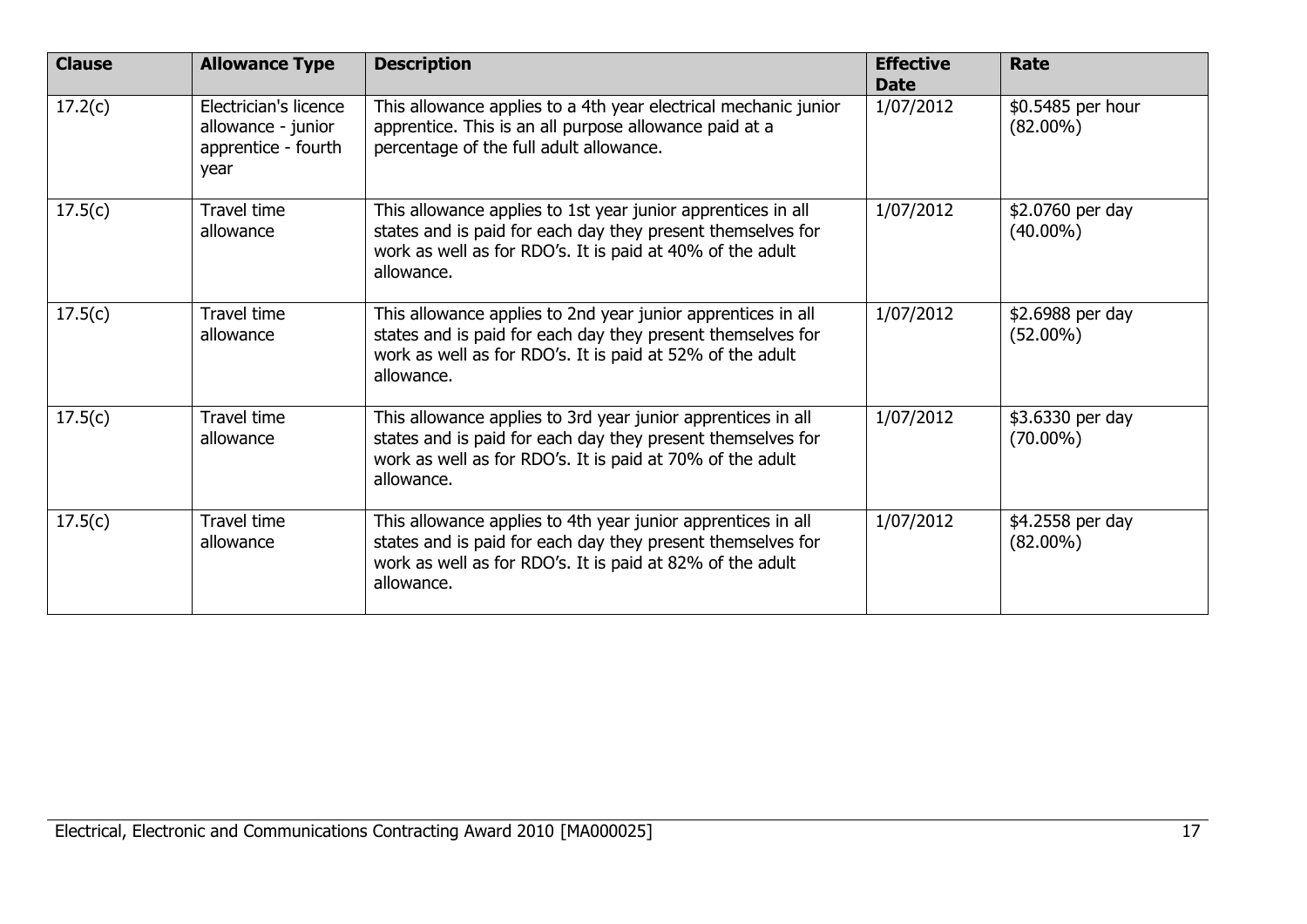## **Other Conditions**

The following conditions in the modern award apply in full from 1 January 2010. Please note that the below table is a summary of commonly applicable entitlements in the modern award, there may be other entitlements in the modern award that are relevant to particular employers or employees. Please refer to the modern award for full details.

**Note:** The National Employment Standards (**NES**) operate together with modern awards to provide minimum conditions of employment for employers and employees in the national system. The NES sets out ten minimum statutory entitlements that apply to all employees, including leave and termination of employment entitlements.

For more information about the NES, please visit www.fairwork.gov.au

#### **All states covered by this instrument**

| <b>Clause</b> | <b>Conditions Type</b>             | <b>Description</b>                                                                                                                                                                                                                                                                                                                                                                                         |
|---------------|------------------------------------|------------------------------------------------------------------------------------------------------------------------------------------------------------------------------------------------------------------------------------------------------------------------------------------------------------------------------------------------------------------------------------------------------------|
|               | Award flexibility<br>(Instrument)  | An employer and an individual employee may agree to vary the following terms of this award to meet the<br>genuine needs of the employer and the individual employee with respect to:<br>- arrangements for when work is performed<br>- overtime rates<br>- penalty rates<br>- allowances<br>- leave loading.<br>Other conditions concerning award flexibility are contained within the Fair Work Act 2009. |
| 8             | Consultation<br>(Instrument)       | The award contains information on the employer's responsibility to consult regarding major workplace<br>change including the:<br>- duty to notify, and<br>- duty to discuss change.                                                                                                                                                                                                                        |
| 9             | Dispute resolution<br>(Instrument) | The award sets out a dispute resolution procedure for dealing with disputes in relation to a matter under<br>the award or the National Employment Standards (NES).                                                                                                                                                                                                                                         |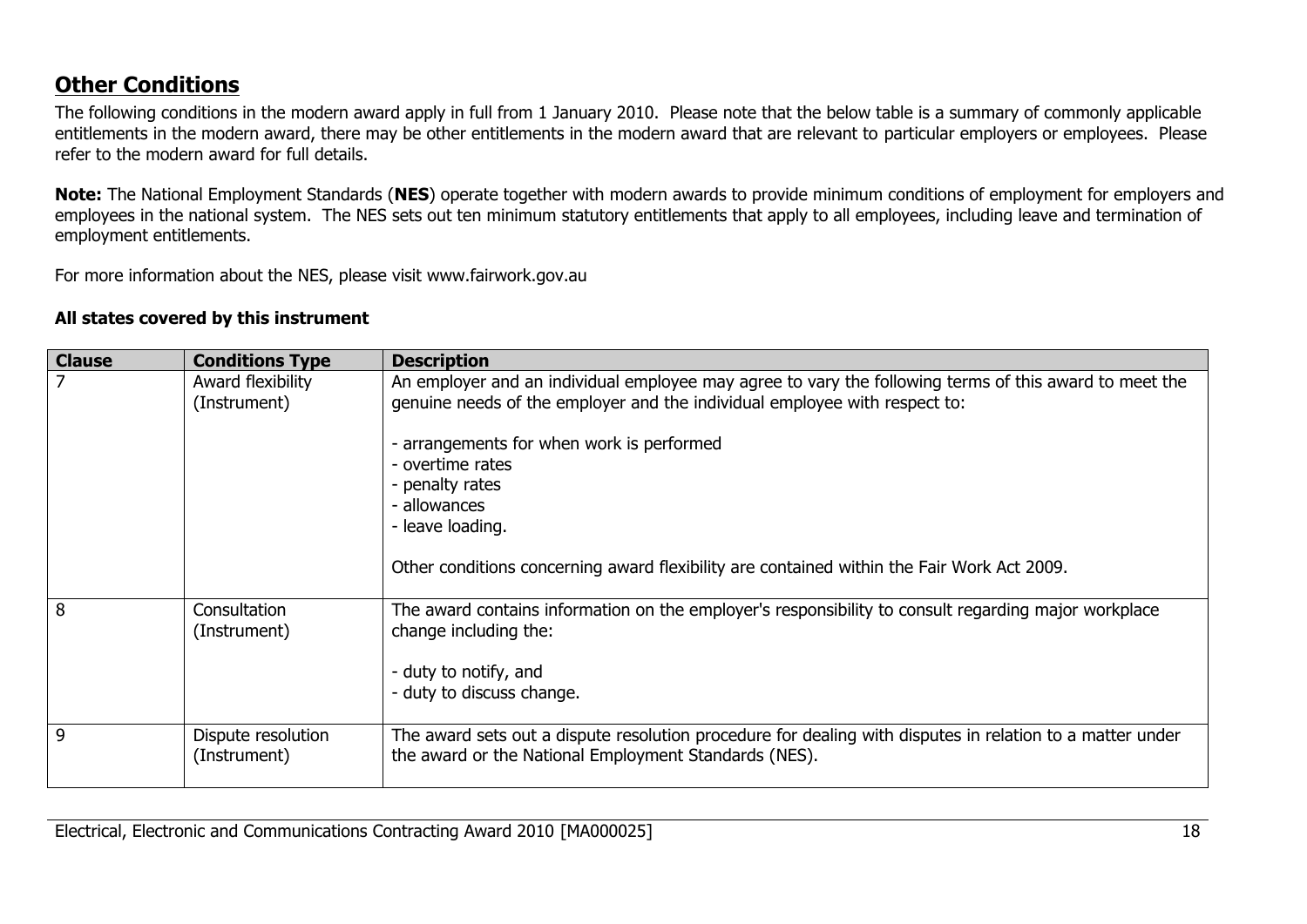| <b>Clause</b>        | <b>Conditions Type</b>               | <b>Description</b>                                                                                                                                                                                                         |
|----------------------|--------------------------------------|----------------------------------------------------------------------------------------------------------------------------------------------------------------------------------------------------------------------------|
| 10.2                 | Part-time conditions<br>(Instrument) | A part-time employee is an employee who is engaged to work on a part-time basis for a constant number<br>of hours for less than 38 hours per week.                                                                         |
|                      |                                      | An employee engaged on a part-time basis will be entitled to payment in respect of annual leave, public<br>holidays, and personal/carer's leave arising under this award and/or the NES on a proportionate basis.          |
|                      |                                      | For each ordinary hour worked, a part-time employee will be paid no less than 1/38th of the all-purpose<br>weekly wage rate for the relevant classification plus any applicable allowances.                                |
|                      |                                      | An employer must inform a part-time employee upon engagement of the ordinary hours of work and<br>starting and finishing times.                                                                                            |
| 10.2(e)              | Part-time conditions                 | Public holidays                                                                                                                                                                                                            |
|                      | (Instrument)                         | Where the normal hours of a part-time employee fall on a public holiday and work is not performed by the<br>employee, such employee will not lose pay for the day.                                                         |
|                      |                                      | Where the employee works on the holiday, such employee must be paid in accordance with the penalty<br>provisions in this award.                                                                                            |
| 10.2(f)              | Part-time conditions<br>(Instrument) | Overtime                                                                                                                                                                                                                   |
|                      |                                      | A part-time employee will not be required to work outside of the hours advised upon commencement<br>unless urgent and/or unforeseen circumstances intrude. In such a case, the overtime provisions of this<br>award apply. |
| 10.3(a)(b)(c)<br>(d) | Casual conditions<br>(Instrument)    | A casual employee is one engaged and paid as such. A casual employee's ordinary hours of work are the<br>lesser of an average of 38 hours per week or the hours required to be worked by the employer.                     |
|                      |                                      | For each hour worked, a casual employee will be paid no less than 1/38th of the all-purpose weekly wage<br>rate of pay for their classification plus a casual loading of 25%.                                              |
|                      |                                      | The casual loading is paid instead of annual leave, paid personal/carer's leave, notice of termination,<br>redundancy benefits and the other attributes of full-time or part-time employment.                              |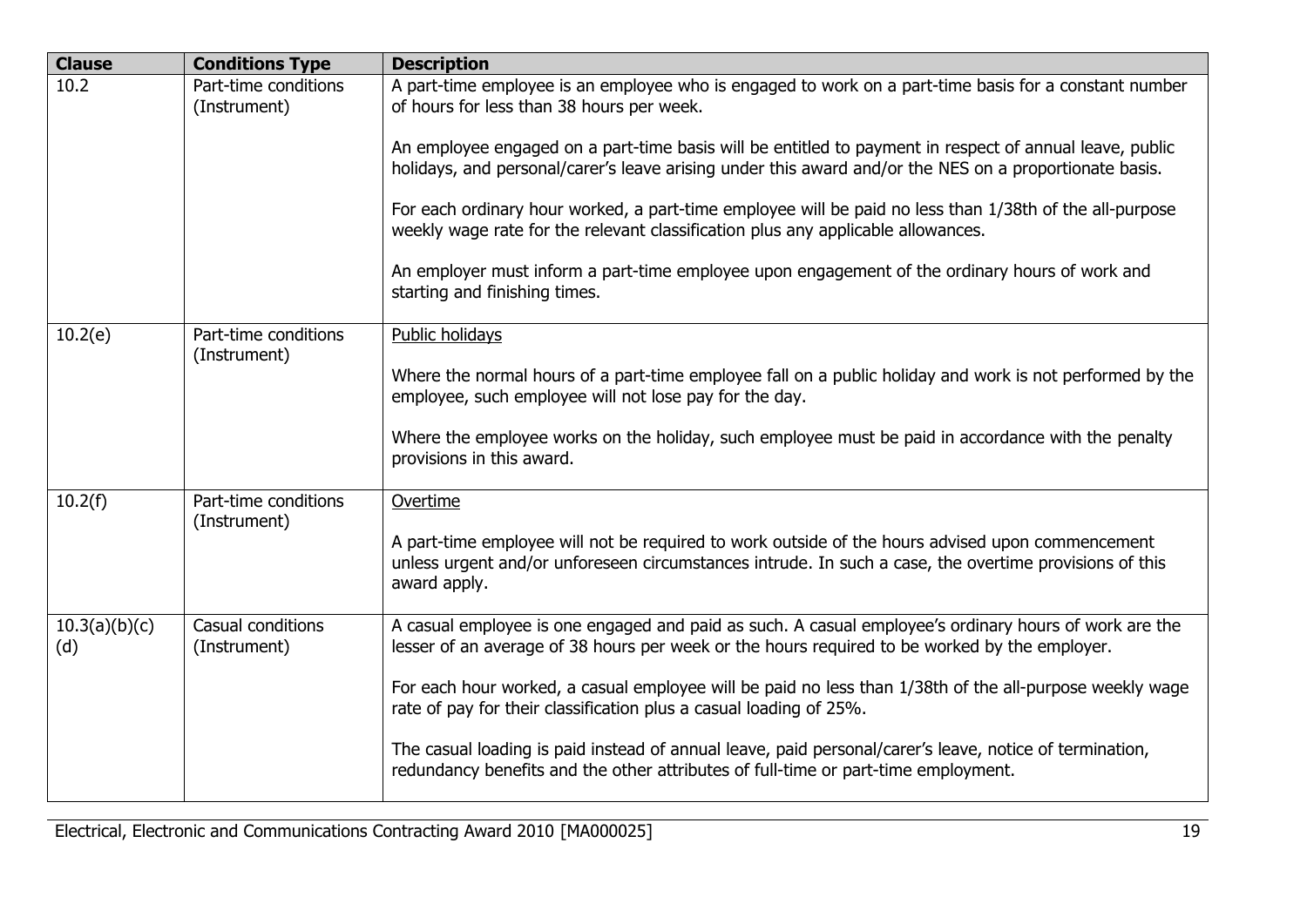| <b>Clause</b> | <b>Conditions Type</b>                                                                    | <b>Description</b>                                                                                                                                                                                                                                                                                                                                                                                                             |
|---------------|-------------------------------------------------------------------------------------------|--------------------------------------------------------------------------------------------------------------------------------------------------------------------------------------------------------------------------------------------------------------------------------------------------------------------------------------------------------------------------------------------------------------------------------|
|               |                                                                                           | The overtime provisions in this award apply to casual employees.                                                                                                                                                                                                                                                                                                                                                               |
| 10.3(e)       | Casual conditions<br>(Instrument)                                                         | Casual conversion to full-time or part-time employment                                                                                                                                                                                                                                                                                                                                                                         |
|               |                                                                                           | A casual employee, other than an irregular casual employee, who has been engaged for a period of six<br>months has the right to elect to have their contract of employment converted to full-time or part-time<br>employment. Specific conditions apply $-$ refer to the award for details.                                                                                                                                    |
| 14.2          | Termination of<br>employment - notice of<br>termination by an<br>employee<br>(Instrument) | The notice of termination required to be given by an employee is the same as an employer except there is<br>no requirement to give additional notice based on age. If an employee fails to give the required notice the<br>employer may withhold from any monies due on termination, the difference between the amount of notice<br>required and the amount of notice actually given.                                          |
| 14.3          | Termination of<br>employment - job<br>search entitlement<br>(Instrument)                  | Where an employer has given notice of termination to an employee, an employee must be allowed up to<br>one day's time off without loss of pay for the purpose of seeking other employment. The time off is to be<br>taken at times that are convenient to the employee after consultation with the employer.                                                                                                                   |
| 15.2          | Redundancy<br>(Instrument)                                                                | The rate for the purposes of the redundancy entitlement will be the all-purpose weekly wage rate of pay.                                                                                                                                                                                                                                                                                                                       |
| 15.3          | Redundancy - transfer<br>to lower paid duties<br>(Instrument)                             | Where an employee is transferred to lower paid duties by reason of redundancy, the same period of notice<br>must be given as the employee would have been entitled to if the employment had been terminated.<br>Alternatively, the employer may choose to pay the employee the difference between the former ordinary<br>time rate of pay and the new ordinary time rate of pay for the number of weeks of notice still owing. |
| 15.4          | Redundancy -<br>employee leaving<br>during notice period<br>(Instrument)                  | An employee given notice of termination in circumstances of redundancy may terminate their employment<br>during the period of notice. The employee is entitled to receive the benefits and payments they would<br>have received had they remained in employment until the expiry of the notice, but is not entitled to<br>payment instead of notice.                                                                           |
| 15.5          | Redundancy - job<br>search entitlement<br>(Instrument)                                    | An employee given notice of termination in circumstances of redundancy must be allowed up to one day's<br>time off without loss of pay during each week of notice for the purpose of seeking other employment.                                                                                                                                                                                                                 |
|               |                                                                                           | If the employee has been allowed paid leave for more than one day, the employee must, by request,<br>produce proof of attendance at an interview or they will not be entitled to payment for the time absent.<br>For this purpose a statutory declaration is sufficient.                                                                                                                                                       |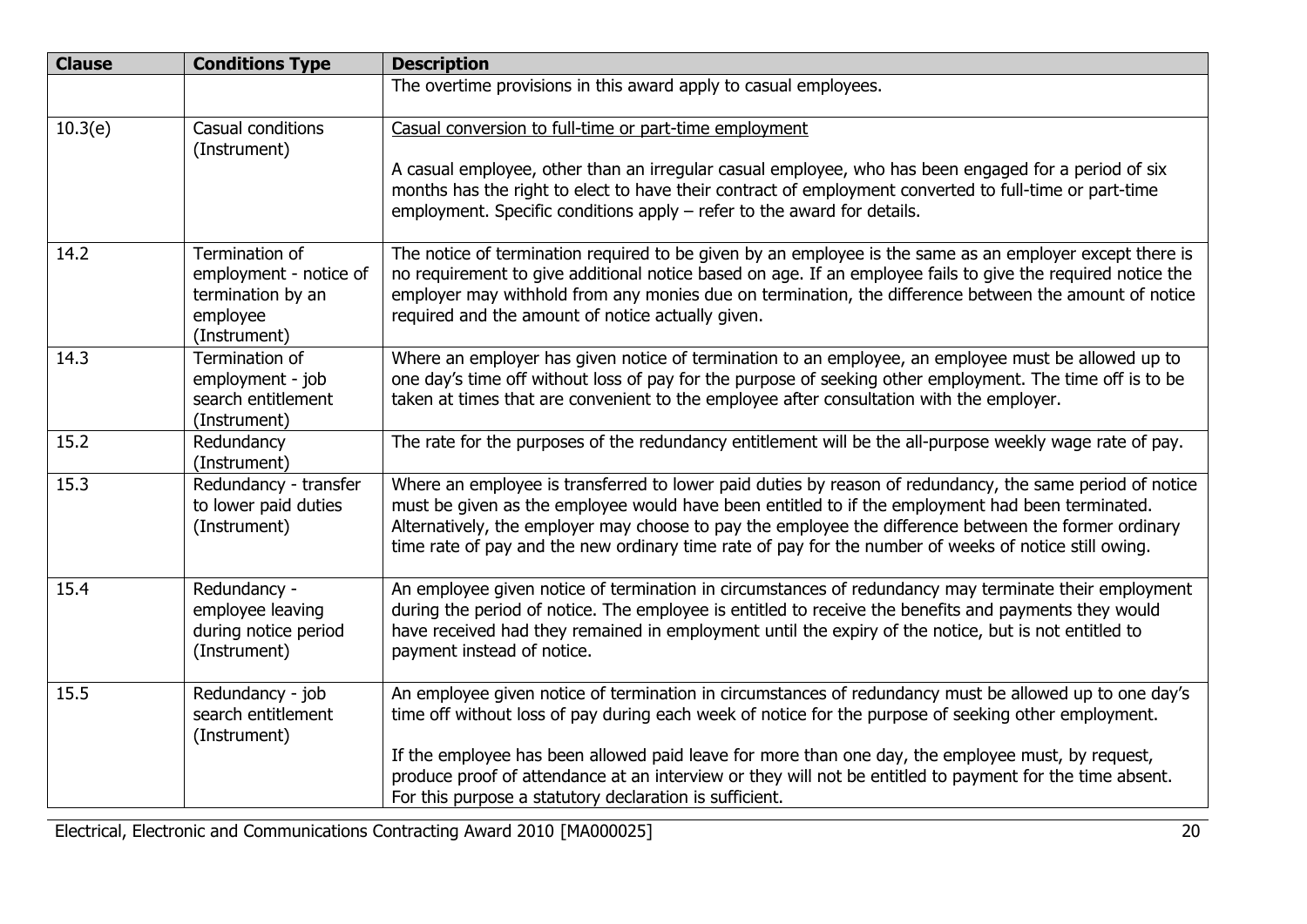| <b>Clause</b> | <b>Conditions Type</b>                                  | <b>Description</b>                                                                                                                                                                                                                                                                                                                                                                                                                                                                                                                                                                                                                                                                                                                                                                                                                                                   |
|---------------|---------------------------------------------------------|----------------------------------------------------------------------------------------------------------------------------------------------------------------------------------------------------------------------------------------------------------------------------------------------------------------------------------------------------------------------------------------------------------------------------------------------------------------------------------------------------------------------------------------------------------------------------------------------------------------------------------------------------------------------------------------------------------------------------------------------------------------------------------------------------------------------------------------------------------------------|
|               |                                                         |                                                                                                                                                                                                                                                                                                                                                                                                                                                                                                                                                                                                                                                                                                                                                                                                                                                                      |
| 15.6          | Redundancy<br>(Instrument)                              | An employee will be entitled to a pro rata payment for any period of continuous service which is less than<br>a full year at any of the year levels referred to.                                                                                                                                                                                                                                                                                                                                                                                                                                                                                                                                                                                                                                                                                                     |
| 15.7          | Redundancy<br>(Instrument)                              | Where an employer terminates the employment of an employee and the employer incurs a redundancy<br>pay obligation to the employee under the NES, some or all of the benefit the employee receives from a<br>redundancy pay fund may be set off against the employer's redundancy pay obligation under the NES,<br>subject to certain conditions. Refer to the award for details.                                                                                                                                                                                                                                                                                                                                                                                                                                                                                     |
| 15.8          | Redundancy -<br>transitional provisions<br>(Instrument) | An employee is entitled to redundancy pay in accordance with the NAPSA that would have applied to the<br>employee immediately prior to 1 January 2010, if the employee had at that time been in their current<br>circumstances of employment and no agreement - based transitional instrument or enterprise agreement<br>had applied to the employee, and that would have entitled the employee to redundancy pay in excess of<br>the employee's entitlement to redundancy pay, if any, under the NES.<br>The employee's entitlement to redundancy pay under the NAPSA is limited to the amount of redundancy<br>pay which exceeds the employee's entitlement to redundancy pay, if any, under the NES.<br>This clause does not operate to diminish an employee's entitlement to redundancy pay under any other<br>instrument ceases to operate on 31 December 2014. |
|               |                                                         |                                                                                                                                                                                                                                                                                                                                                                                                                                                                                                                                                                                                                                                                                                                                                                                                                                                                      |
| 17.6(c)       | Fares and travelling<br>time<br>(Instrument)            | Where an employee is domiciled in the Territory of Christmas Island and is not entitled to travelling<br>expenses, that employee is entitled to an annual return airfare for themselves and their spouse or de facto<br>partner after 12 months' continuous service.<br>The airfare payable is the equivalent of a return economy airfare from Christmas Island to Perth.                                                                                                                                                                                                                                                                                                                                                                                                                                                                                            |
|               |                                                         | This clause ceases to operate on 31 December 2014.                                                                                                                                                                                                                                                                                                                                                                                                                                                                                                                                                                                                                                                                                                                                                                                                                   |
| 17.8          | District allowance<br>(Instrument)                      | An employee in the Territory of Christmas Island is entitled to payment of a district allowance in<br>accordance with the terms of an award made under the Workplace Relations Act 1996 (Cth), that would<br>have applied to the employee immediately prior to 1 January 2010, if the employee had at that time been<br>in their current circumstances of employment and no agreement - based transitional instrument or<br>enterprise agreement had applied to the employee; and that would have entitled the employee to<br>payment of a district allowance.                                                                                                                                                                                                                                                                                                       |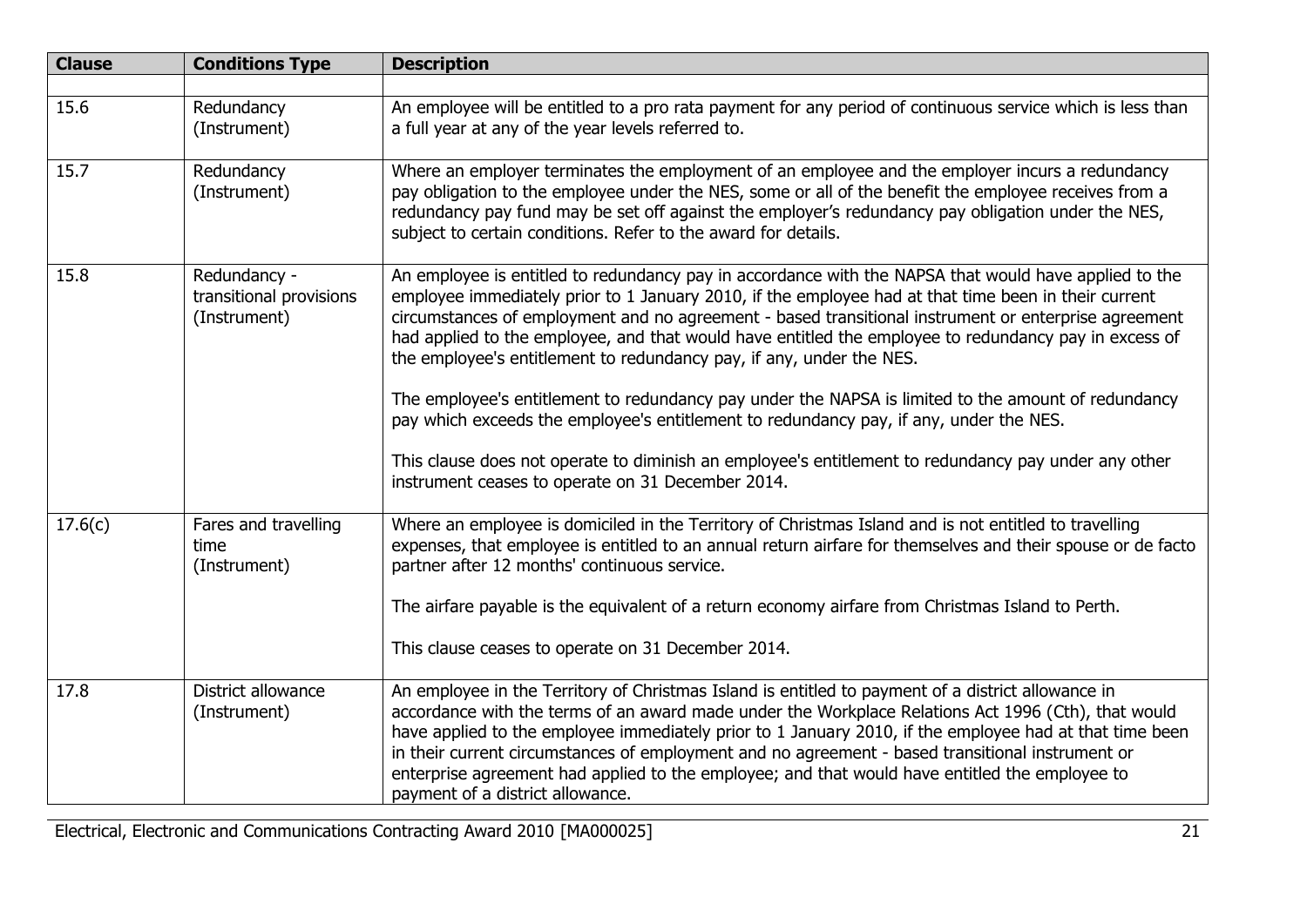| <b>Clause</b> | <b>Conditions Type</b>            | <b>Description</b>                                                                                                                                                                                                                                                                                                                                                                                                                       |
|---------------|-----------------------------------|------------------------------------------------------------------------------------------------------------------------------------------------------------------------------------------------------------------------------------------------------------------------------------------------------------------------------------------------------------------------------------------------------------------------------------------|
|               |                                   | This clause ceases to operate on 31 December 2014.                                                                                                                                                                                                                                                                                                                                                                                       |
| 18            | Accident pay                      | An employee is entitled to accident pay in accordance with the terms of:                                                                                                                                                                                                                                                                                                                                                                 |
|               | (Instrument)                      | - a NAPSA that would have applied to the employee immediately prior to 1 January 2010 or an award<br>made under the Workplace Relations Act 1996 (Cth) that would have applied to the employee immediately<br>prior to 27 March 2006, if the employee had at that time been in their current circumstances of<br>employment and no agreement - based transitional instrument or enterprise agreement had applied to the<br>employee, and |
|               |                                   | - that would have entitled the employee to accident pay in excess of the employee's entitlement to<br>accident pay, if any, under any other instrument.                                                                                                                                                                                                                                                                                  |
|               |                                   | The employee's entitlement to accident pay under the NAPSA or award is limited to the amount of accident<br>pay which exceeds the employee's entitlement to accident pay, if any, under any other instrument.                                                                                                                                                                                                                            |
|               |                                   | This clause does not operate to diminish an employee's entitlement to accident pay under any other<br>instrument and ceases to operate on 31 December 2014                                                                                                                                                                                                                                                                               |
| 22.2          | Method of payment<br>(Instrument) | Wages must be paid by cash, cheque or electronic funds transfer into the employee's bank or other<br>recognised financial institution account.                                                                                                                                                                                                                                                                                           |
|               |                                   | In the case of an employee paid by cheque, if the employee requires it, the employer is to have a facility<br>available during ordinary hours for the employee to cash the cheque.                                                                                                                                                                                                                                                       |
| 23            | Superannuation<br>(Instrument)    | The award contains information on:                                                                                                                                                                                                                                                                                                                                                                                                       |
|               |                                   | - the employers responsibility to make superannuation contributions to a superannuation fund<br>- the ability for an employee to authorise their employer to pay on their behalf contributions to a<br>superannuation fund<br>- the employers responsibility to make superannuation contributions to another superannuation fund that                                                                                                    |
|               |                                   | is chosen by the employee.                                                                                                                                                                                                                                                                                                                                                                                                               |
| 24            | Hours of work                     | Spread of hours-day workers                                                                                                                                                                                                                                                                                                                                                                                                              |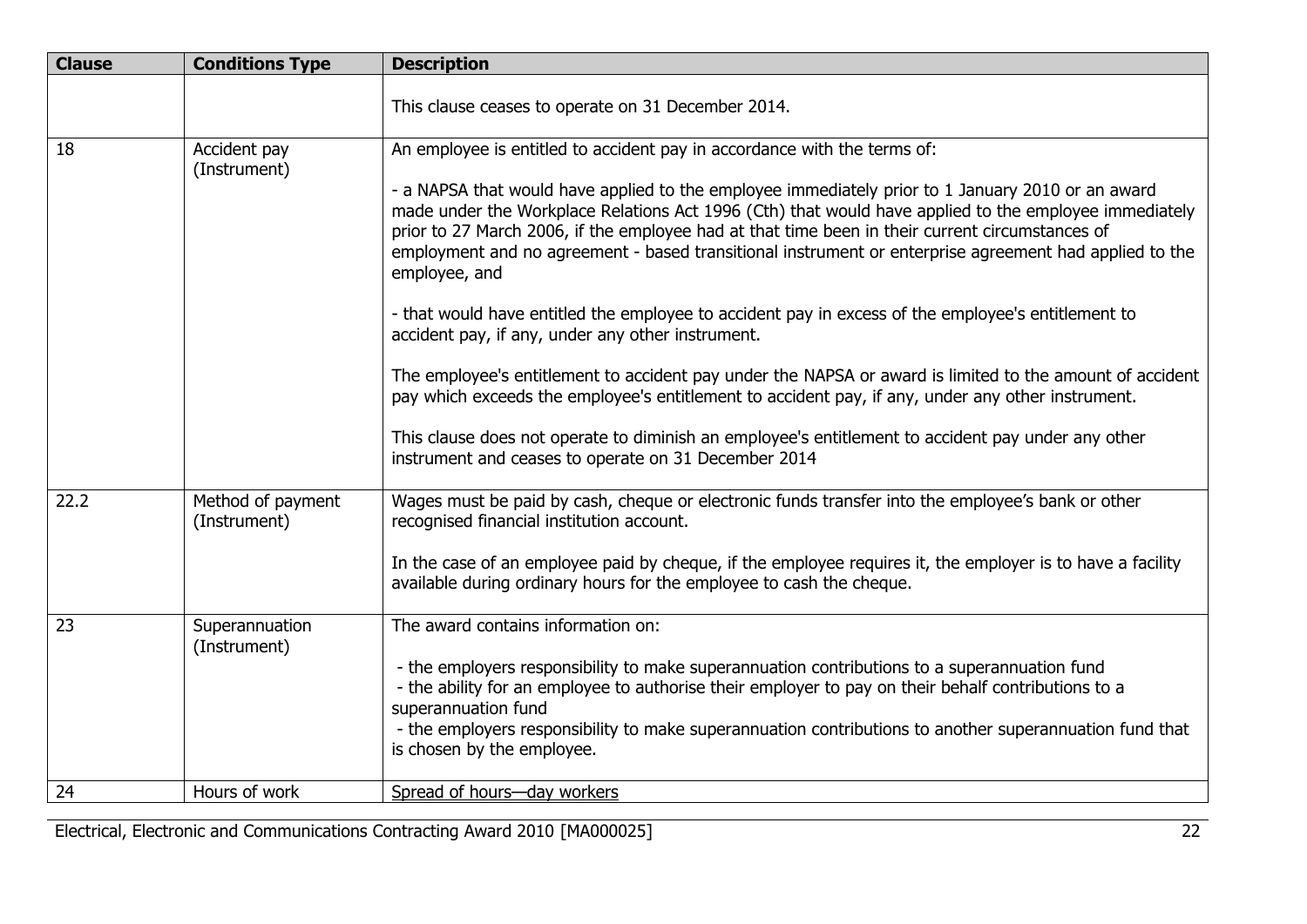| <b>Clause</b> | <b>Conditions Type</b> | <b>Description</b>                                                                                                                                                                                                                                                                                                                                                                                                                     |
|---------------|------------------------|----------------------------------------------------------------------------------------------------------------------------------------------------------------------------------------------------------------------------------------------------------------------------------------------------------------------------------------------------------------------------------------------------------------------------------------|
|               | (Instrument)           | The ordinary hours of work will be 6.00 am to 6.00 pm. Provided that the usual starting time and usual<br>finishing time within the spread of hours may not be varied except by agreement of the employer and<br>individual employee or the majority of the employees concerned.                                                                                                                                                       |
|               |                        | Provided that the spread of hours may be altered as to all or a section of the employees by agreement of<br>the employer and the employee or majority of the employees.                                                                                                                                                                                                                                                                |
|               |                        | Work cycles-day workers                                                                                                                                                                                                                                                                                                                                                                                                                |
|               |                        | The ordinary hours of work for day workers will be an average of 38 per week to be worked on one of the<br>following bases:                                                                                                                                                                                                                                                                                                            |
|               |                        | - 38 hours within a work cycle not exceeding seven consecutive days;<br>- 76 hours within a work cycle not exceeding 14 consecutive days;<br>- 114 hours within a work cycle not exceeding 21 consecutive days; or<br>- 152 hours within a work cycle not exceeding 28 consecutive days.                                                                                                                                               |
|               |                        | Twelve hour shifts                                                                                                                                                                                                                                                                                                                                                                                                                     |
|               |                        | By agreement between the employer and the majority of employees concerned, ordinary hours not<br>exceeding 12 on any day may be worked subject to:                                                                                                                                                                                                                                                                                     |
|               |                        | - proper health monitoring procedures being introduced;<br>- suitable roster arrangements being made; and<br>- proper supervision being provided.                                                                                                                                                                                                                                                                                      |
|               |                        | Late comers                                                                                                                                                                                                                                                                                                                                                                                                                            |
|               |                        | An employer may select and utilise for time-keeping purposes, any fractional or decimal proportion of an<br>hour (not exceeding quarter of an hour), and may apply such proportion in the calculation of the working<br>time of employees who, without reasonable cause, which is promptly communicated to the employer,<br>report for duty after their appointed starting times or cease duty before their appointed finishing times. |
|               |                        | An employer who adopts a proportion for the aforesaid purpose may apply the same proportion for the<br>calculation of overtime.                                                                                                                                                                                                                                                                                                        |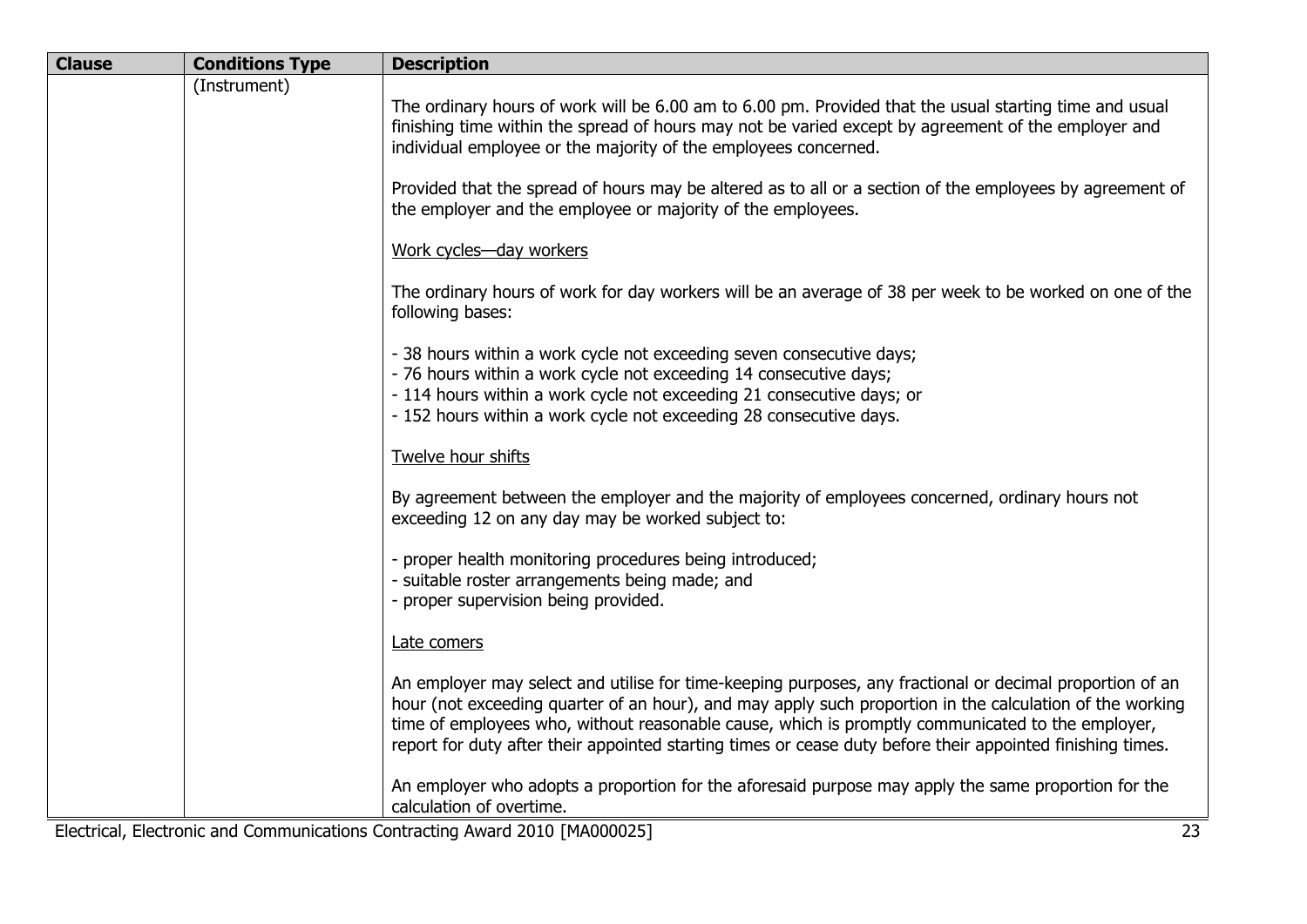| <b>Clause</b> | <b>Conditions Type</b>        | <b>Description</b>                                                                                                                                                                                                                                                                                                                                                                                                                                                                                                          |
|---------------|-------------------------------|-----------------------------------------------------------------------------------------------------------------------------------------------------------------------------------------------------------------------------------------------------------------------------------------------------------------------------------------------------------------------------------------------------------------------------------------------------------------------------------------------------------------------------|
|               |                               | Implementation of 38 hour week                                                                                                                                                                                                                                                                                                                                                                                                                                                                                              |
|               |                               | The ordinary hours of work may be arranged in accordance with one of the following:                                                                                                                                                                                                                                                                                                                                                                                                                                         |
|               |                               | - by employees working less than eight ordinary hours each day; or<br>- by employees working less than eight ordinary hours on one or more days in each week; or<br>- by employees working less than eight ordinary hours on one or more days in each fortnight; or<br>- by fixing one weekday on which all employees will be off during a particular work cycle; or<br>- by rostering employees off on various days of the week during a particular work cycle so that each<br>employee has one day off during that cycle. |
| 24.9          | Breaks - rest<br>(Instrument) | Employees must be allowed a rest break of 10 minutes on each day between the time of commencing<br>work and the usual meal break. The rest break must be counted as part of time worked.                                                                                                                                                                                                                                                                                                                                    |
| 24.10         | Hours of work<br>(Instrument) | Ordinary hours of work-continuous shiftwork                                                                                                                                                                                                                                                                                                                                                                                                                                                                                 |
|               |                               | This provision will only apply to continuous shiftworkers.                                                                                                                                                                                                                                                                                                                                                                                                                                                                  |
|               |                               | The ordinary hours of continuous shiftworkers must average 38 hours per week inclusive of crib time and<br>must not exceed 152 hours in 28 consecutive days.                                                                                                                                                                                                                                                                                                                                                                |
|               |                               | Subject to the following conditions, continuous shiftworkers must work at such times as the employer may<br>require:                                                                                                                                                                                                                                                                                                                                                                                                        |
|               |                               | - A shift consist of not more than eight hours, inclusive of crib time. Provided that by mutual agreement<br>between the employer and an employee or majority of employees concerned, a shift can consist of up to<br>12 hours;                                                                                                                                                                                                                                                                                             |
|               |                               | - Except at the regular change over of shifts an employee must not be required to work more than one<br>shift in each 24 hours;                                                                                                                                                                                                                                                                                                                                                                                             |
|               |                               | - Twenty minutes must be allowed to continuous shiftworkers each shift for crib which must be counted as<br>time worked; and                                                                                                                                                                                                                                                                                                                                                                                                |
|               |                               | - An employee must not be required to work for more than five hours without a break for a meal.                                                                                                                                                                                                                                                                                                                                                                                                                             |
|               |                               | Ordinary hours of work-other than continuous shiftwork                                                                                                                                                                                                                                                                                                                                                                                                                                                                      |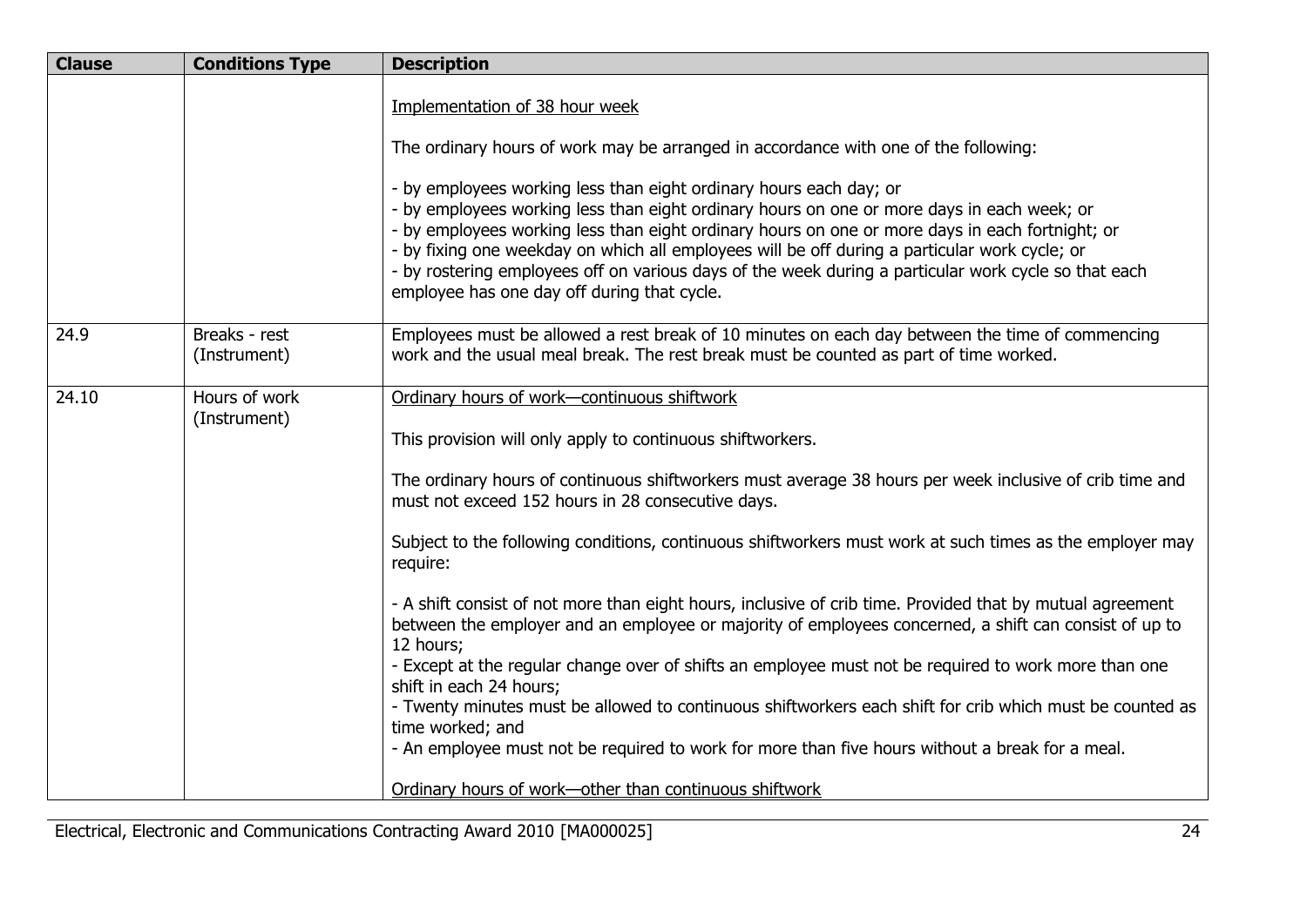| <b>Clause</b> | <b>Conditions Type</b>            | <b>Description</b>                                                                                                                                                                                                                                                                                                                                                                                                                                                                           |
|---------------|-----------------------------------|----------------------------------------------------------------------------------------------------------------------------------------------------------------------------------------------------------------------------------------------------------------------------------------------------------------------------------------------------------------------------------------------------------------------------------------------------------------------------------------------|
|               |                                   | This subclause will apply to shiftworkers not upon continuous work as hereinbefore defined.<br>The weekly ordinary hours of work must be an average of 38 per week, to be worked in one of the                                                                                                                                                                                                                                                                                               |
|               |                                   | following shift cycles;                                                                                                                                                                                                                                                                                                                                                                                                                                                                      |
|               |                                   | - 38 hours within a period not exceeding seven consecutive calendar days; or<br>- 76 hours within a period not exceeding 14 consecutive calendar days; or<br>- 114 hours within a period not exceeding 21 consecutive calendar days; or<br>- 152 hours within a period not exceeding 28 consecutive days.                                                                                                                                                                                    |
|               |                                   | Subject to the following conditions, such shiftworkers must work at such times as the employer may<br>require:                                                                                                                                                                                                                                                                                                                                                                               |
|               |                                   | - A shift must not exceed eight hours of ordinary time work inclusive of crib time. Provided that by mutual<br>agreement between the employer and an employee or majority of employees concerned, a shift can<br>consist of up to 12 hours.<br>- Such ordinary hours must be worked continuously except for crib time at the discretion of the employer.<br>- Except at the regular change-over of shifts, an employee must not be required to work more than one<br>shift in each 24 hours. |
|               |                                   |                                                                                                                                                                                                                                                                                                                                                                                                                                                                                              |
| 24.11(iv)     | Crib break<br>(Instrument)        | An employee must not be required to work for more than five hours without a break for crib time.                                                                                                                                                                                                                                                                                                                                                                                             |
| 25            | Inclement weather<br>(Instrument) | Conference procedure for inclement weather                                                                                                                                                                                                                                                                                                                                                                                                                                                   |
|               |                                   | The employer or its representative, when requested by the employees or their representative, must confer<br>within a reasonable time (which does not exceed 60 minutes) for the purpose of determining whether or<br>not the conditions referred to in this clause apply.                                                                                                                                                                                                                    |
|               |                                   | Transfer of work site due to inclement weather                                                                                                                                                                                                                                                                                                                                                                                                                                               |
|               |                                   | Employees may be transferred from one location on a site where it is unreasonable to work due to<br>inclement weather, to work at another location on the same site or to another site which is not affected by<br>inclement weather.                                                                                                                                                                                                                                                        |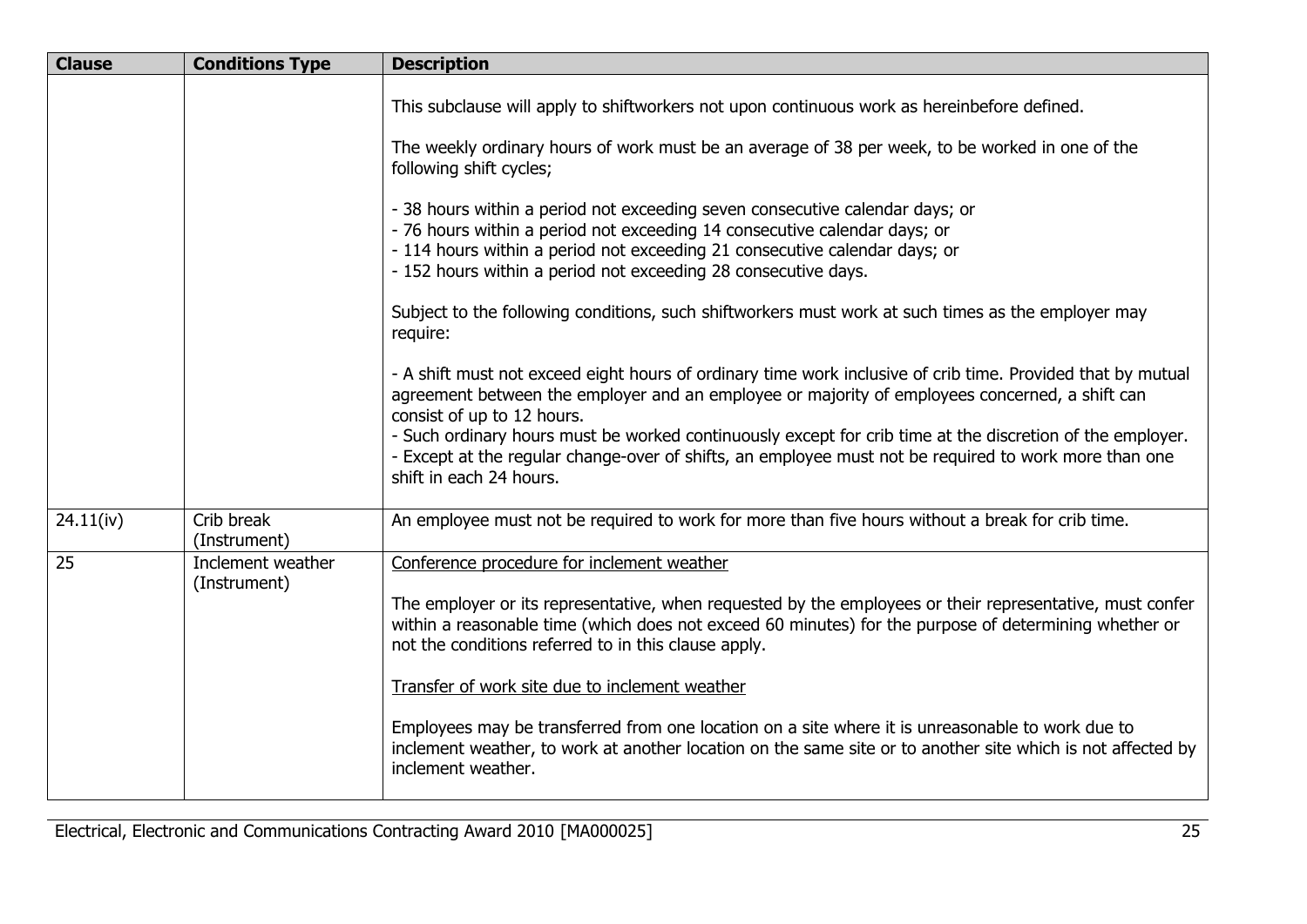| <b>Clause</b> | <b>Conditions Type</b>           | <b>Description</b>                                                                                                                                                                                                                                                                                                                                                                            |
|---------------|----------------------------------|-----------------------------------------------------------------------------------------------------------------------------------------------------------------------------------------------------------------------------------------------------------------------------------------------------------------------------------------------------------------------------------------------|
|               |                                  | Employees may be transferred from one site to another and the employer provides transport where<br>necessary.                                                                                                                                                                                                                                                                                 |
|               |                                  | Payment for lost time due to inclement weather                                                                                                                                                                                                                                                                                                                                                |
|               |                                  | An employee will be entitled to payment by the employer for ordinary time lost through inclement weather<br>whilst such conditions prevail.                                                                                                                                                                                                                                                   |
|               |                                  | An employee will not be entitled to payment for time lost through inclement weather as provided for in<br>this clause unless the provisions of this clause have been observed.                                                                                                                                                                                                                |
| 26.5          | Call-back<br>(Instrument)        | An employee recalled to work overtime after leaving the employer's business premises or the jobs at which<br>the employee is engaged (whether notified before or after leaving) must be paid for a minimum of four<br>hours' work at the appropriate rate for each time the employee is so recalled.                                                                                          |
|               |                                  | This will not apply where it is customary for an employee to return to work to perform a specific job<br>outside normal working hours or where the overtime is continuous (subject to a reasonable meal break)<br>with the completion or commencement of ordinary working time.                                                                                                               |
| 27.1          | Breaks - meal<br>(Instrument)    | An employee, other than a shiftworker, is entitled to an unpaid meal break of not less than 30 minutes<br>after every six hours worked.                                                                                                                                                                                                                                                       |
|               |                                  | A shiftworker will be entitled to a paid meal break of 20 minutes per shift.                                                                                                                                                                                                                                                                                                                  |
| 27.3          | Breaks - rest<br>(Instrument)    | Rest breaks during overtime                                                                                                                                                                                                                                                                                                                                                                   |
|               |                                  | An employee must be allowed a paid rest break of 20 minutes after each four hours of overtime worked, if<br>the employee is required to continue work after the rest break. Provided that where a day worker on a five<br>day week is required to work overtime on a Saturday, the first prescribed rest break, if occurring between<br>10.00 am and 1.00 pm, must be paid at ordinary rates. |
| 27.4(a)       | Overtime - other<br>(Instrument) | When overtime work is necessary it must, wherever reasonably practicable, be arranged so that<br>employees have at least 10 consecutive hours off work between work on successive working days.                                                                                                                                                                                               |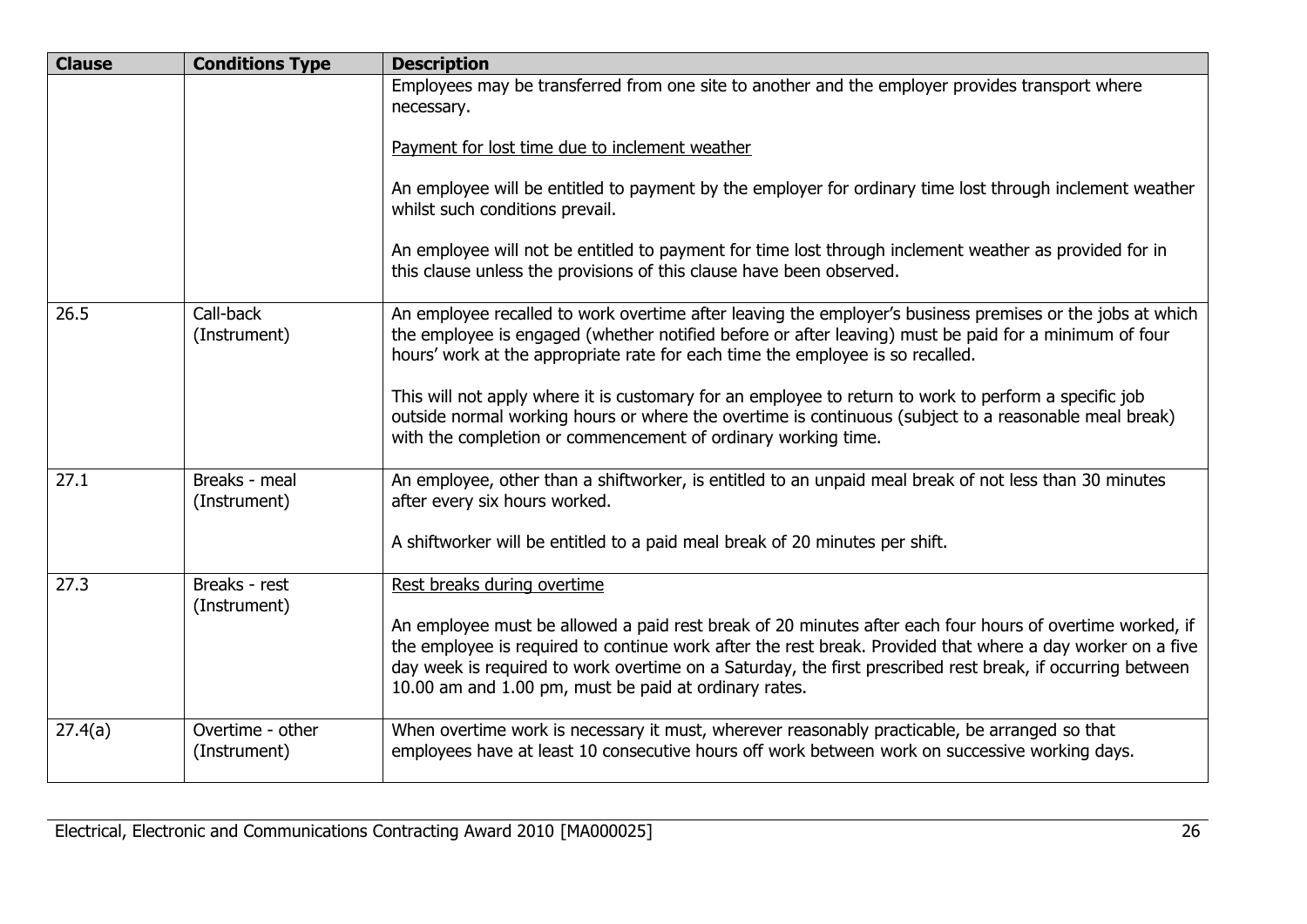| <b>Clause</b> | <b>Conditions Type</b> | <b>Description</b>                                                                                                                                                                                                                                                                                                                                                                                                                                                                                                                                                  |
|---------------|------------------------|---------------------------------------------------------------------------------------------------------------------------------------------------------------------------------------------------------------------------------------------------------------------------------------------------------------------------------------------------------------------------------------------------------------------------------------------------------------------------------------------------------------------------------------------------------------------|
|               |                        | An employee (other than a casual employee) who works so much overtime between the termination of<br>ordinary work on one day and the commencement of ordinary work on the next day that the employee<br>has not had at least 10 consecutive hours off work between those times must be released after completion<br>of the overtime until the employee has had 10 consecutive hours off work without loss of pay for ordinary<br>working time occurring during such absence.<br>For shiftworkers, the required period of consecutive hours off work is eight hours. |
| 28.3          | Annual leave loading   | In addition to the payment for annual leave an employer is required to pay an additional leave loading as                                                                                                                                                                                                                                                                                                                                                                                                                                                           |
|               | (Instrument)           | follows:<br>Day work<br>When an employee takes a period of paid annual leave, the employee will be paid an annual leave loading                                                                                                                                                                                                                                                                                                                                                                                                                                     |
|               |                        | of 17.5%.                                                                                                                                                                                                                                                                                                                                                                                                                                                                                                                                                           |
|               |                        | Shiftwork<br>Where the employee would have received shift loadings had the employee not been on leave during the<br>relevant period and such loadings would have entitled the employee to a greater amount than the 17.5%<br>loading, then the shift loadings must be added to the rate of wage prescribed by this provision instead of<br>the 17.5% loading.                                                                                                                                                                                                       |

### **Frequency of Payment**

Wages, including overtime, must be paid weekly, either:

- according to the actual ordinary hours worked each week or,

- according to the average number of ordinary hours worked each week.

Wages may be paid weekly or fortnightly by agreement between the employer and the majority of employees. Agreement in this respect may also be reached between the employer and an individual employee.